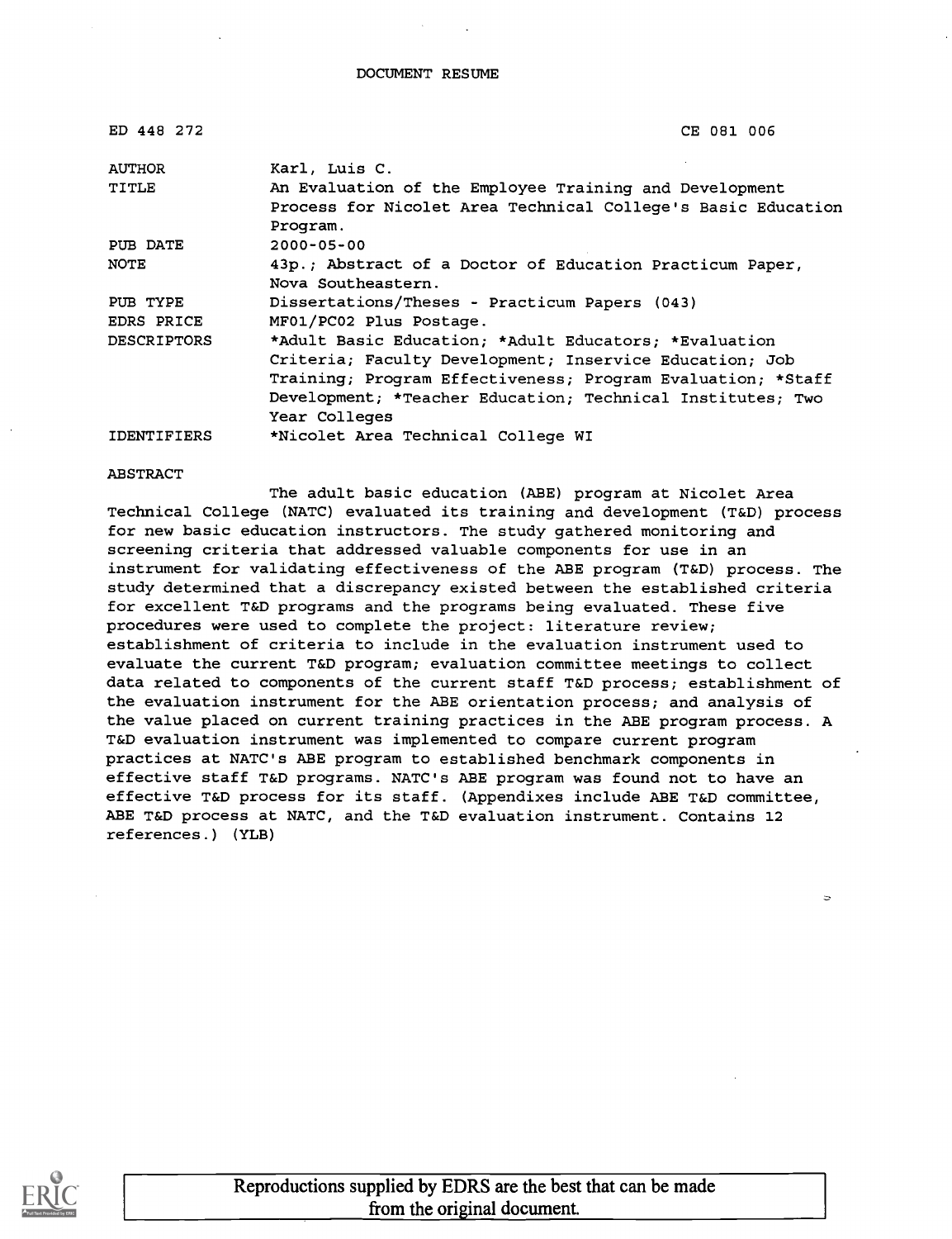BASIC EDUCATION PROGRAM

Luis C. Karl

Nicolet Area Technical College

U.S. DEPARTMENT OF EDUCATION Office of Educational Research and Improvement EDUCATIONAL RESOURCES INFORMATION CENTER (ERIC) This document has been reproduced as received from the person or organization originating it.

Minor changes have been made to improve reproduction quality.

Points of view or opinions stated in this document do not necessarily represent official OERI position or policy.

PERMISSION TO REPRODUCE AND DISSEMINATE THIS MATERIAL HAS BEEN GRANTED BY

BEST COPY AVAILABLE

 $\cdot$  C.  $\kappa$  cm

TO THE EDUCATIONAL RESOURCES INFORMATION CENTER (ERIC)

1

 $\hat{\mathbf{r}}$ 

ED 448 272

 $\frac{1}{\sqrt{2}}\sum_{i=1}^{n} \frac{1}{\sqrt{2}}\left(\frac{1}{\sqrt{2}}\right)^2\left(\frac{1}{\sqrt{2}}\right)^2.$ 

May, 2000

 $\mathcal{Z}$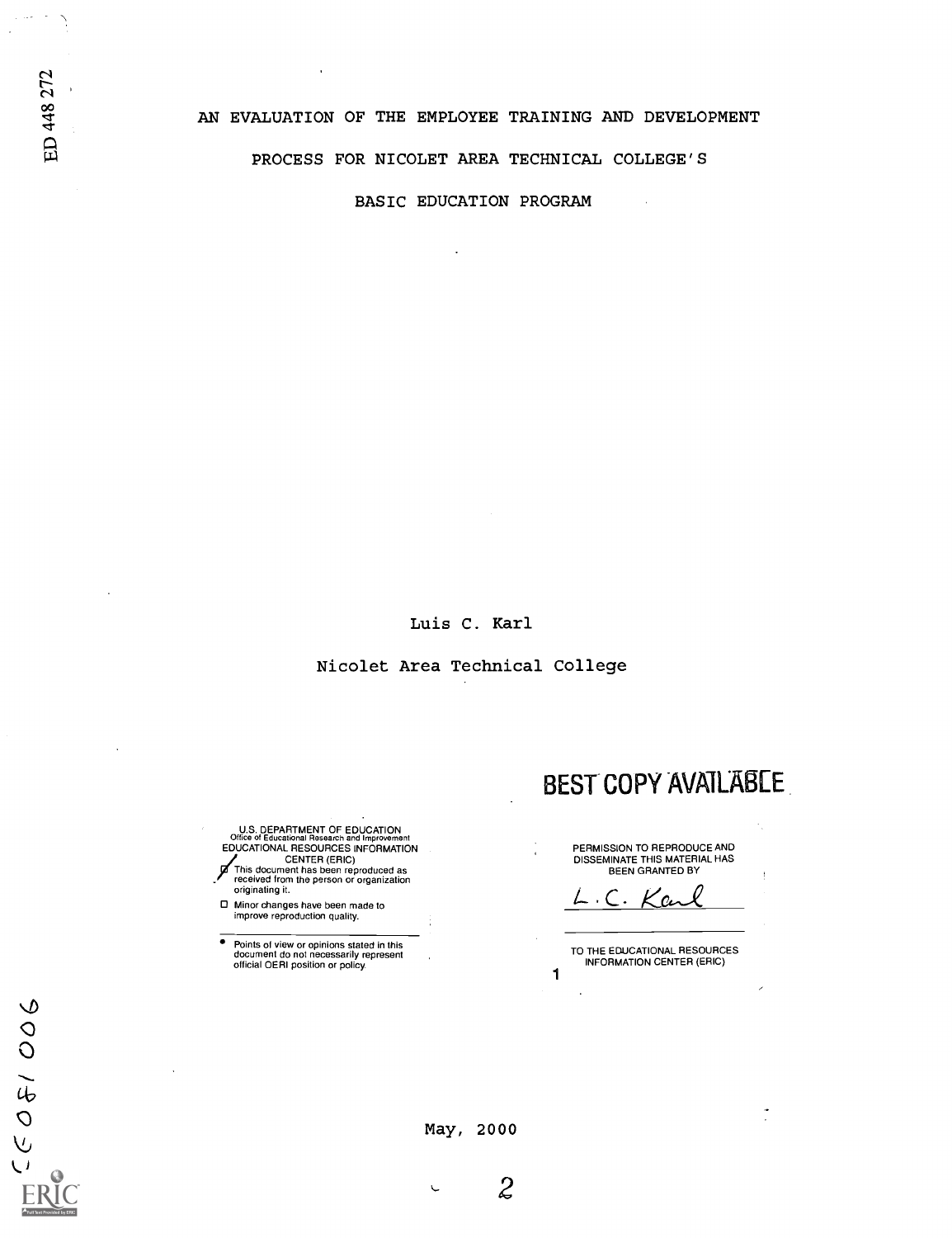Abstract of a practicum presented to Nova Southeastern University in partial fulfillment of the requirements for the degree of Doctor of Education

AN EVALUATION OF THE EMPLOYEE TRAINING AND DEVELOPMENT PROCESS FOR NICOLET AREA TECHNICAL COLLEGE'S BASIC EDUCATION PROGRAM

By

Luis C. Karl

May, 2000

The problem in this evaluation study was that the Adult Basic Education (ABE) program at Nicolet Area Technical College needed to conduct an evaluation of its training and development process. The purpose of the study was to gather monitoring and screening criteria that addressed valuable components to be used in an effective instrument for validating the effectiveness of the ABE program training and development process.

There was one research question for this study. "Compared to established criteria for excellent staff training and development programs, what strengths and weaknesses exist in the current training and development process for Basic Education staff at NATC?" A study was conducted to establish a staff training and development evaluation instrument that was used to collect data that enabled judgments to be

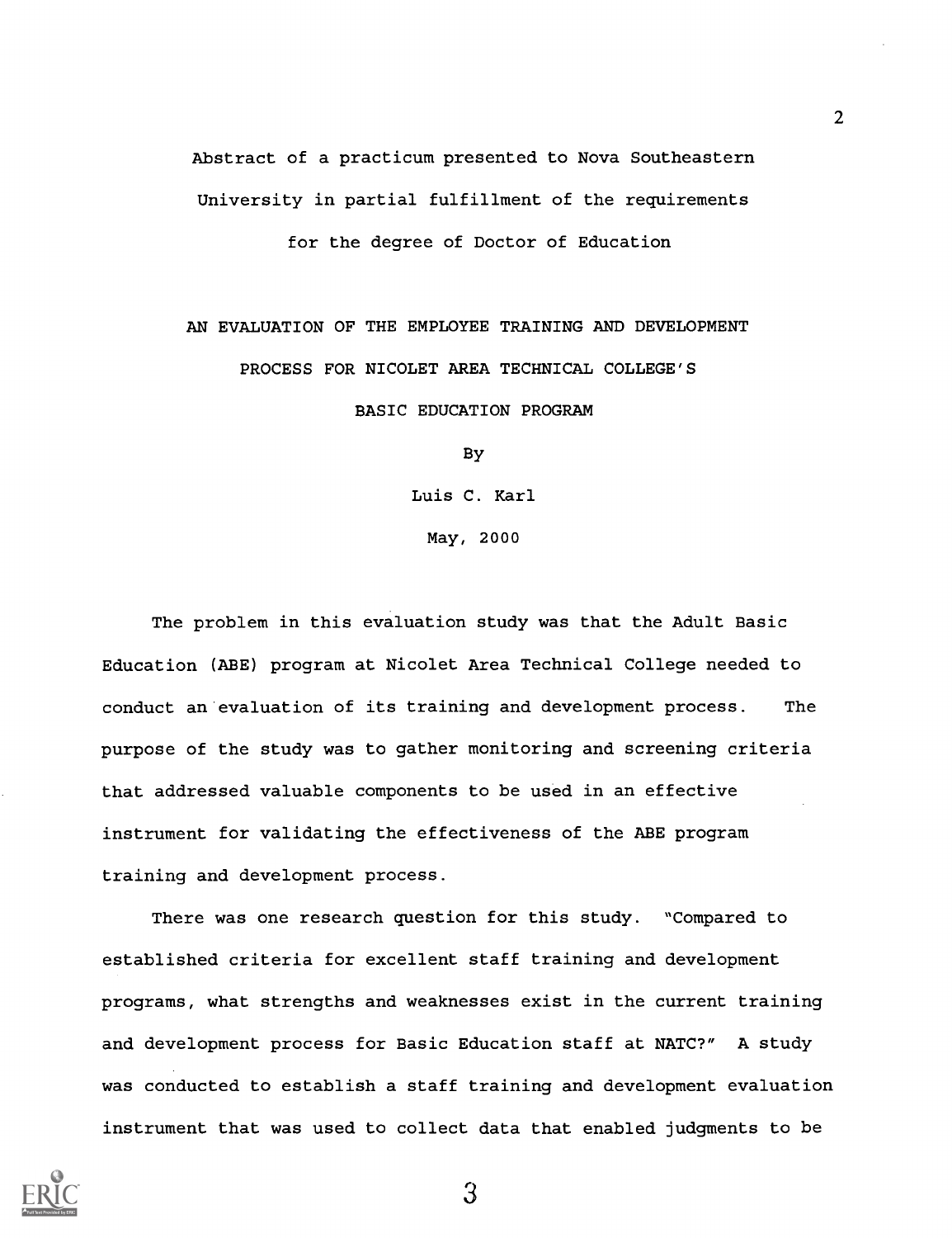made about the ABE program's current training and development effectiveness.

The study resulted in the establishment of a training and development evaluation instrument that was implemented to compare current program practices at NATC's ABE program to established benchmark components in effective staff training and development programs. It was concluded that NATC's ABE program did not have an effective training and development process for its staff, as compared to benchmark criteria. It was recommended that data gathered from the study be used to establish an effective training and development program for all staff in the ABE program. It was further recommended that the evaluation instrument be disseminated to the entire institution for implementation consideration.



4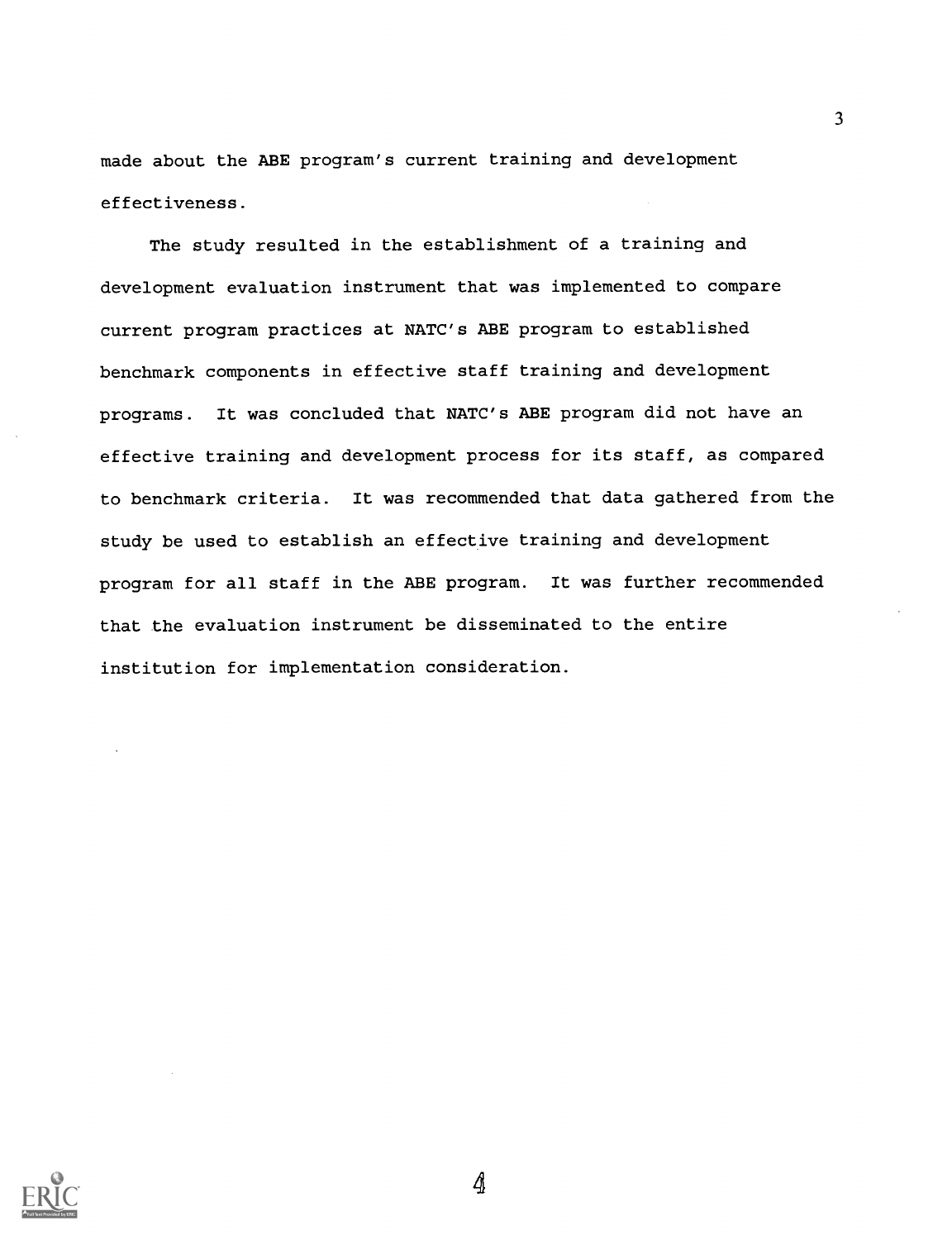## TABLE OF CONTENTS

Page

| 1. | 6                                    |
|----|--------------------------------------|
|    | Nature of the Problem<br>6           |
|    | Purpose of the Study<br>7            |
|    | Significance to the Institution<br>8 |
|    | 9                                    |
|    | 11<br>Definition of Terms            |
| 2. | 11<br>REVIEW OF THE LITERATURE       |
|    | Present Status of Topic<br>11        |
|    | 11                                   |
|    | 16                                   |
| 3. | METHODOLOGY AND PROCEDURES<br>18     |
|    | Problem Solving Methodology<br>18    |
|    | 18                                   |
|    | Evaluation Committee<br>20           |
|    | Data Collection<br>20                |
|    | 23                                   |
|    |                                      |
|    | 24                                   |
| 4. | 25                                   |
|    | 25                                   |
|    |                                      |

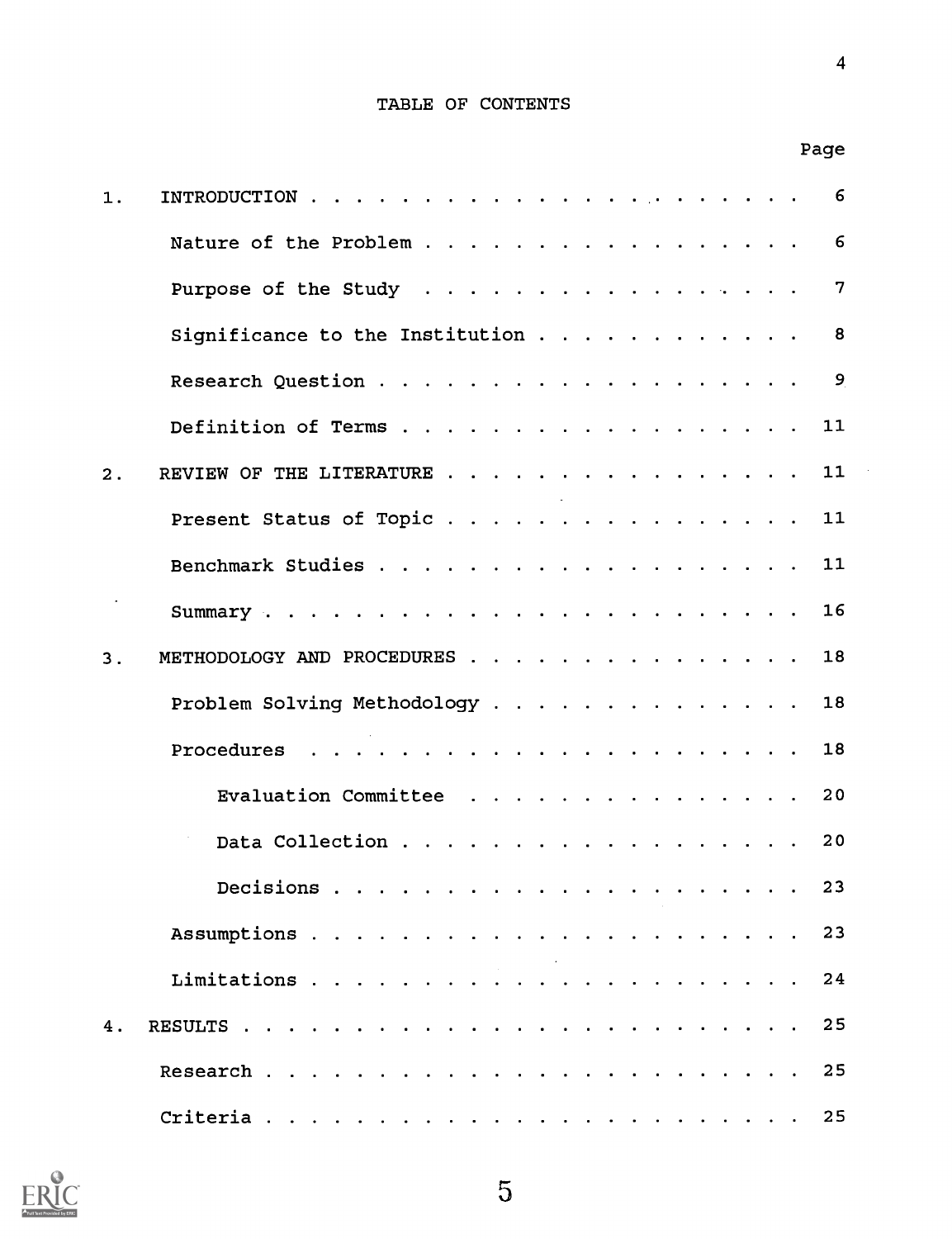### TABLE OF CONTENTS (Cont.)

|    | Page                                                                |  |
|----|---------------------------------------------------------------------|--|
|    |                                                                     |  |
|    | Evaluation Instrument 26                                            |  |
|    | Data Analysis and Results 27                                        |  |
| 5. | DISCUSSION, CONCLUSIONS, IMPLICATIONS, AND                          |  |
|    |                                                                     |  |
|    |                                                                     |  |
|    |                                                                     |  |
|    | 32                                                                  |  |
|    |                                                                     |  |
|    |                                                                     |  |
|    | <b>APPENDIXES</b>                                                   |  |
|    | Training and Development Evaluation Committee 38<br>A.,             |  |
|    | B.E. Training and Development Process at NATC 39<br><b>B</b> .      |  |
|    | Training and Development Evaluation Instrument 40<br>$\mathsf{C}$ . |  |



 $\sim$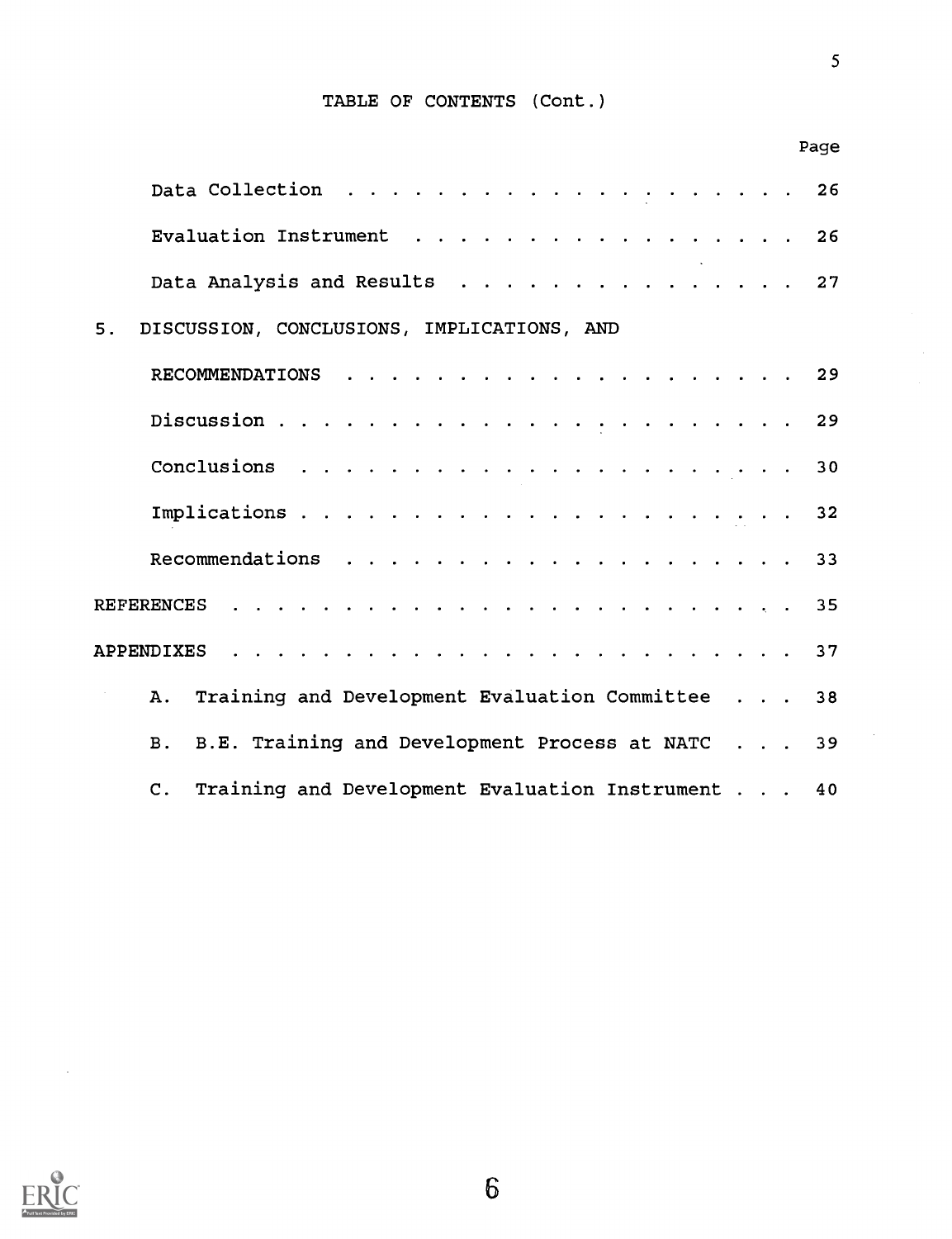#### Chapter 1

#### INTRODUCTION

Nicolet Area Technical College (NATC) is one of 16 technical colleges that comprise the Wisconsin Technical College System (WTCS), a vocational education system that has been in existence for over 75 years. It is a public community college serving northern Wisconsin from its main campus just south of Rhinelander, to its Lakeland Campus in Minocqua, and seven other outreach learning centers within the district. No other post secondary institutions occupy the same geographic area. The next closest community college is located 65 miles south of Rhinelander. The college offers one and two year occupational diplomas and degrees, liberal arts transfer studies, a comprehensive adult education program (Basic Education), customized training and technical assistance for business and industry, apprenticeship training, and an alternative educational program for at-risk high school students.

#### Nature of the Problem

Federal legislation has clearly shown the need for community colleges to develop partnerships with community-based organizations, business, industry, and local job centers. This need is punctuated with the caveats that grant funding for basic education programs in community colleges is contingent upon these partnerships. Partnerships cannot be instantly created between the local colleges and the community. Training and development programs that prepare



7

 $\mathbf{6}$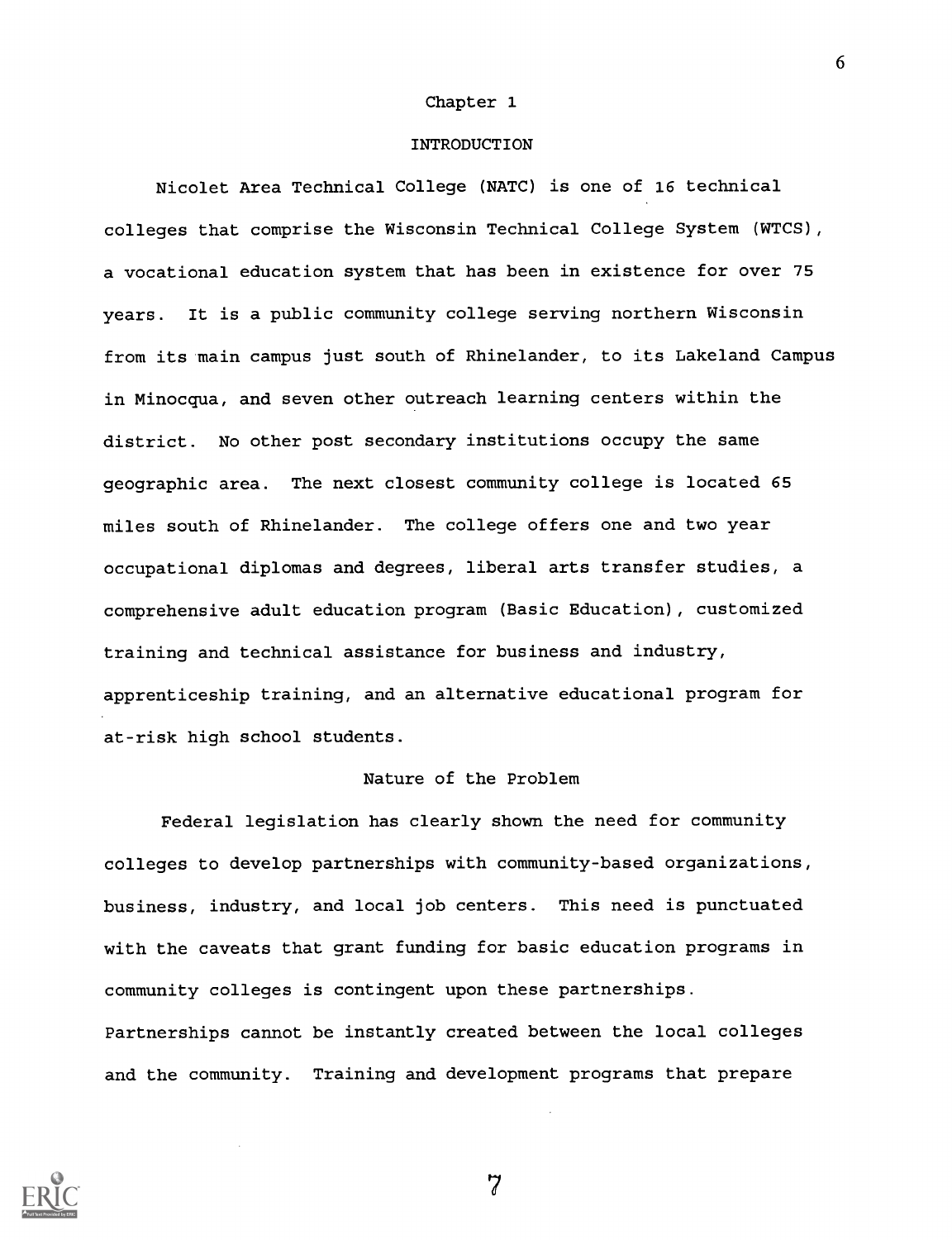employees for interactive partnerships must be a part of staff human resource orientation.

Human resources are NATC's most important asset. Nicolet College has the human resources necessary for building and sustaining a quality educational environment for fulfilling its mission and purposes. In fact, the review of files and the results of surveys indicate that NATC maintains a highly qualified staff with diverse occupational experiences and rich educational backgrounds. Human resources include students, faculty, support staff, facilities staff, and administrators. Additional survey reviews indicate that the college needs an employee training and development process (NATC, 1994). This survey included responses regarding functional areas of NATC's adult basic education program. It has been speculated that NATC has an ineffective program for training and developing new staff and that may include the basic education program. There is no evidence to determine if the current staff development process is effective in meeting the needs of the program.

#### Purpose of the Study

The purpose of this study was to evaluate the staff training and development process for new Basic Education instructors. An evaluation of the current staff development process may result in a recommendation to improve the new staff development process, to enhance instructor effectiveness in the program and their understanding of the college's mission, vision, and values.



8

 $\mathcal{T}$  and  $\mathcal{T}$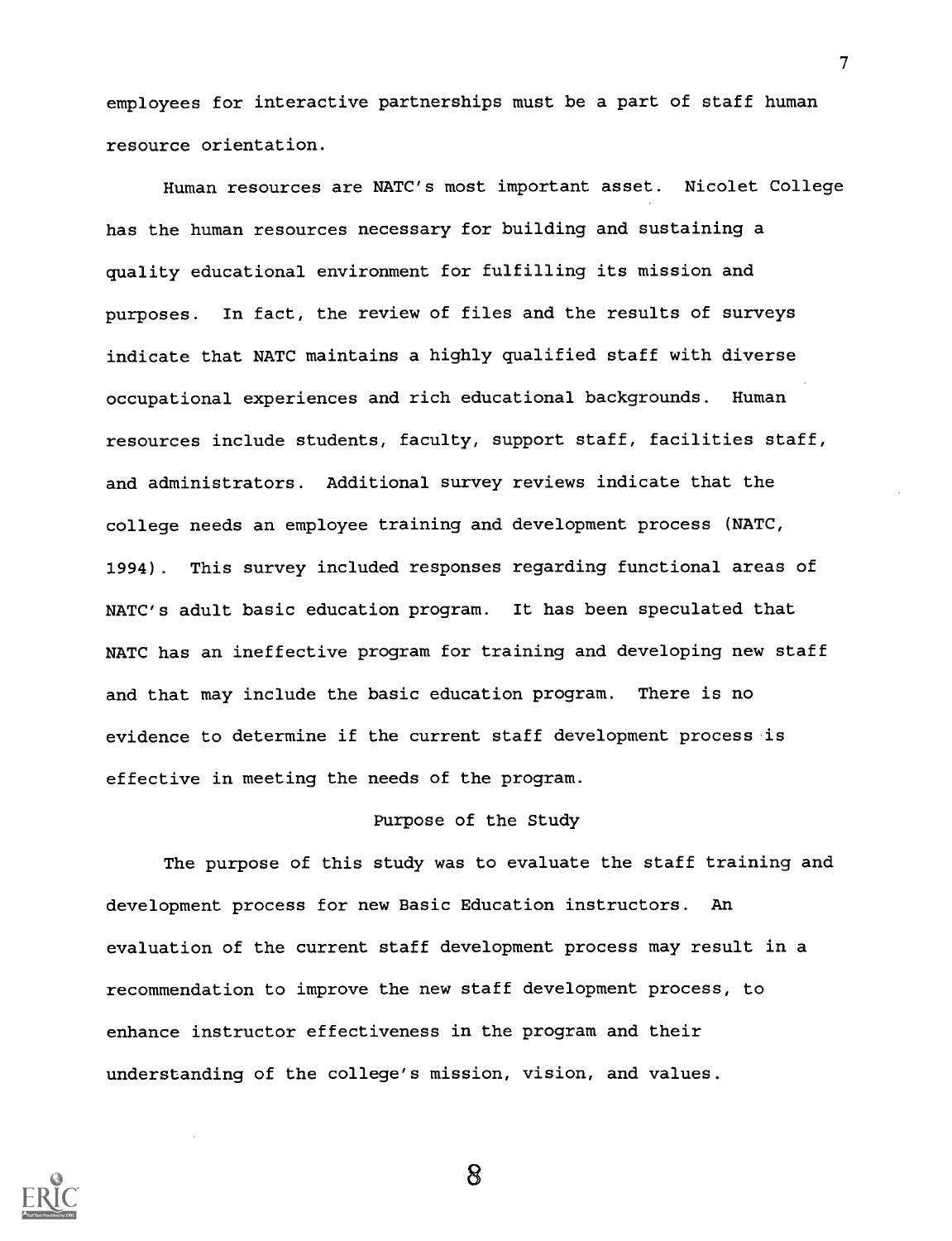#### Significance to the Institution

The college's adult basic education (B.E.) program serves over 1,000 students, annually. Seven of the outreach centers are staffed by individual instructors who are expected to deliver basic education services that are consistent with service delivery on the main campus. The annual cost of program operation is approximately \$0.5 million, over half of which is provided through grant funding (NATC, 1997). The B.E. program generates approximately 12% of the full time equivalent (FTE) funding for the college. Approximately 40% of the institution's students have had some experience with adult basic education.

The Workforce Investment Act of 1998 contains language that requires adult basic education grant recipients to demonstrate educational activities that collaborate with local job centers and community-based organizations (WIA, 1998).

Nicolet Area Technical College is a recipient of numerous grants that must respond to the Federal legislation. Accuracy in reporting collected data and serving students according to funding priorities is essential to continued grant funding for program operation and requires extensive training and follow-up reinforcement for B.E. staff. Training and development, provided at the onset of employment, is essential to understanding the mission, vision, and values of the program and the necessity of appropriate program operation.



9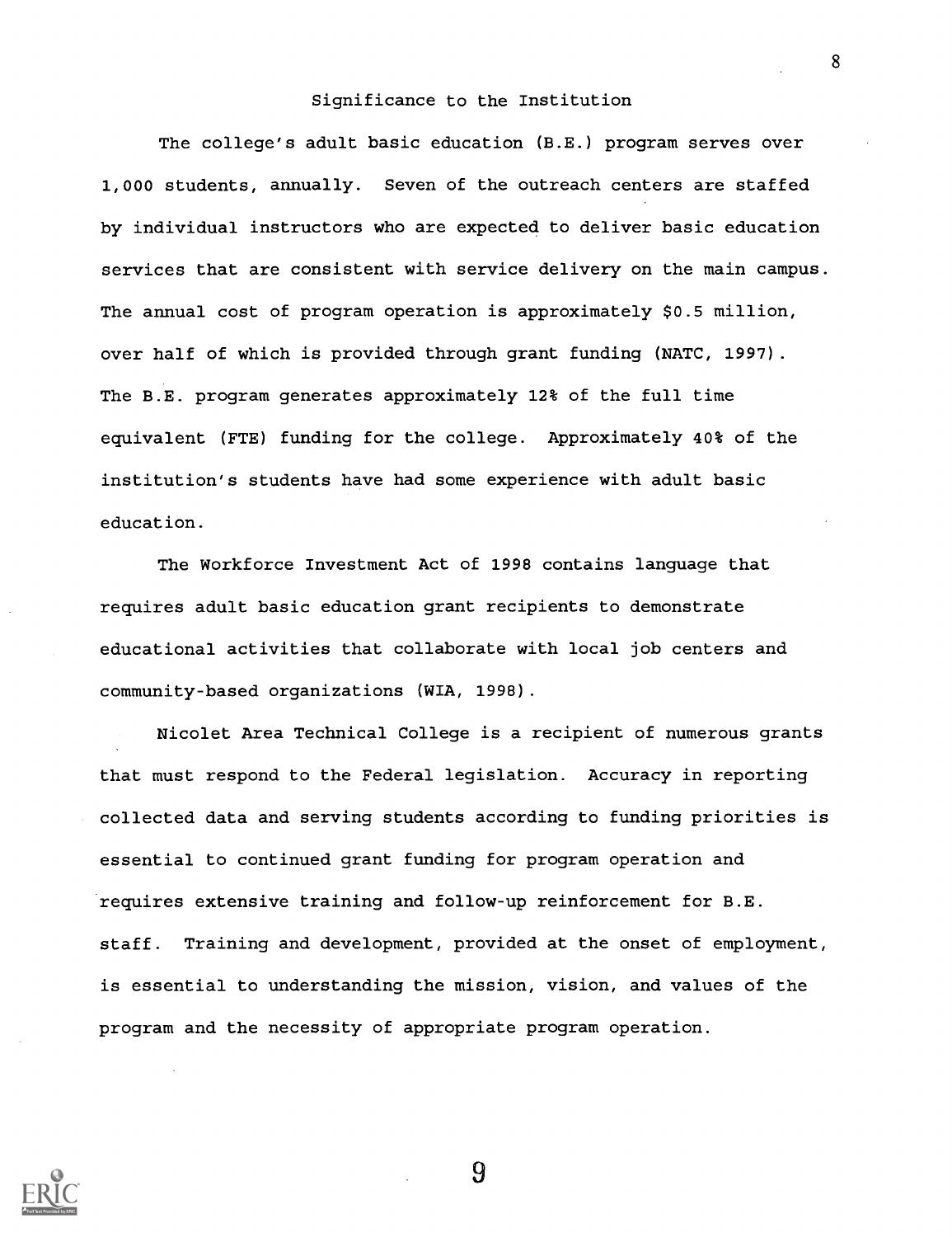#### Research Question

There was one research question for this study. "Compared to established criteria for excellent staff training and development programs, what strengths and weaknesses exist in the current training and development process for Basic Education staff at NATC?"

#### Definition of Terms

Basic Education (B.E.). Basic education is a term that encompasses adult basic skills education. Basic education, in the WTCS, encompasses all instructional content below the post-secondary level, including preparation for post-secondary education and remedial education for college students, whose basic skill level is below the grade equivalent of 12.9, English as a Second Language (ESL), and career planning/employability skills education.

Client Reporting System (CRS). Under the United States Department of Education (ED) and the Wisconsin Technical College System Board (WTCSB), guidelines are established to implement requirements pertaining to payroll records and student enrollment. Program operation cost is documented through specific program codes.

Full-time Equivalent (FTE). Full-time equivalent is a formula used to calculate the cost of instructing students through the accumulation of one course credit. Thirty course credits equal one FTE. The institution counts the unduplicated number of enrolled students during a fiscal year (July 1 through June 30) that generate course credits. The cost of instructor salary, divided by the number



 $1<sub>0</sub>$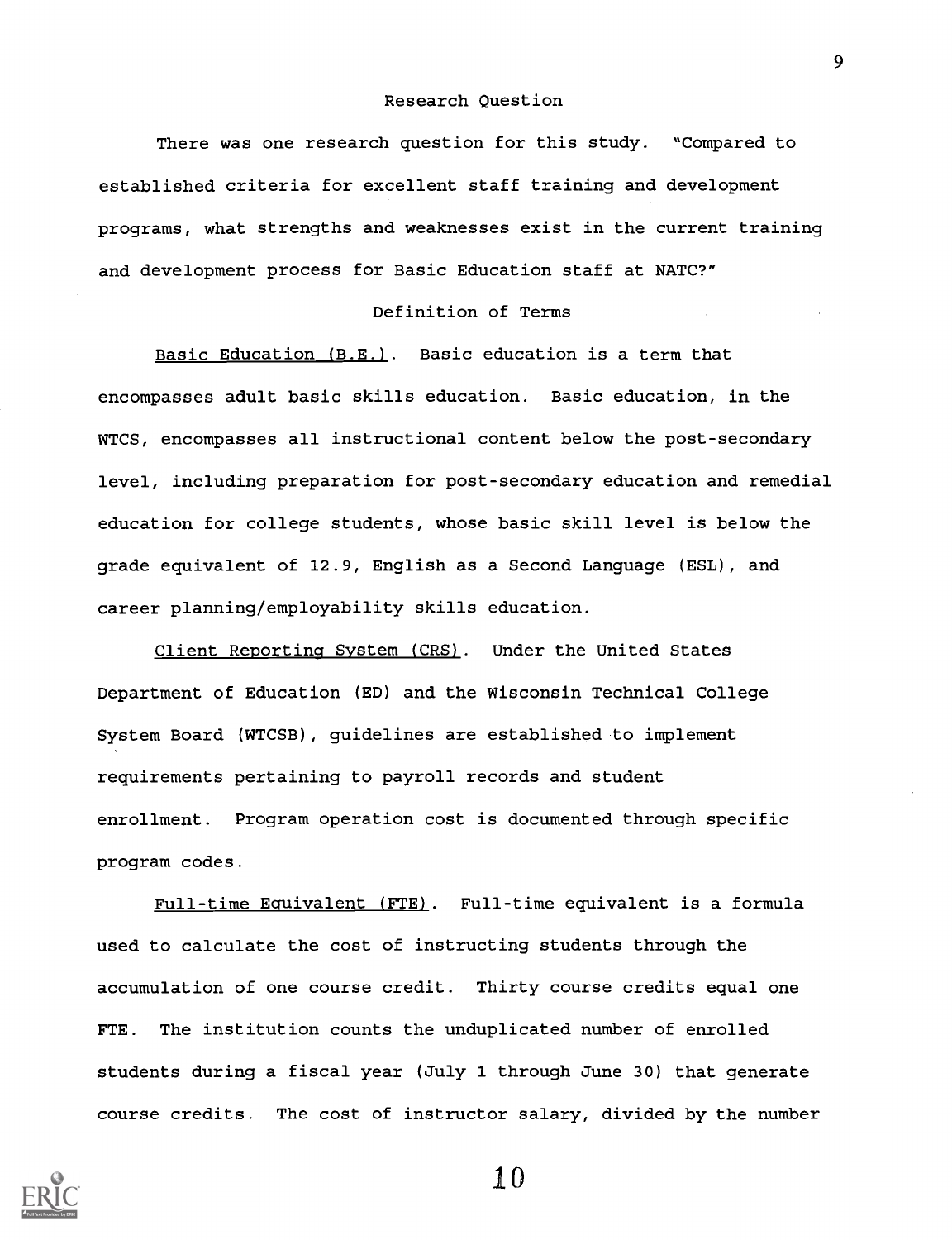of FTEs generated may be used to determine the cost per student.

New Staff. New staff are newly-hired part-time and full-time instructors teaching adult basic education courses at outreach and main campus learning centers.

Orientation. Orientation is the process of familiarizing new employees with basic education program procedures, policies, and methods of serving students.

Training and development. Training and development of staff is the extension of staff orientation to include specific task performance expertise education while on-the-job. The focus is on individual empowerment that includes human resource development and cohesive team-building. Staff development includes extended course work that enhances expertise in assigned roles, while providing resources for staff to build a sense of community, and assist organizations to address their needs and concerns and realize the vision.



11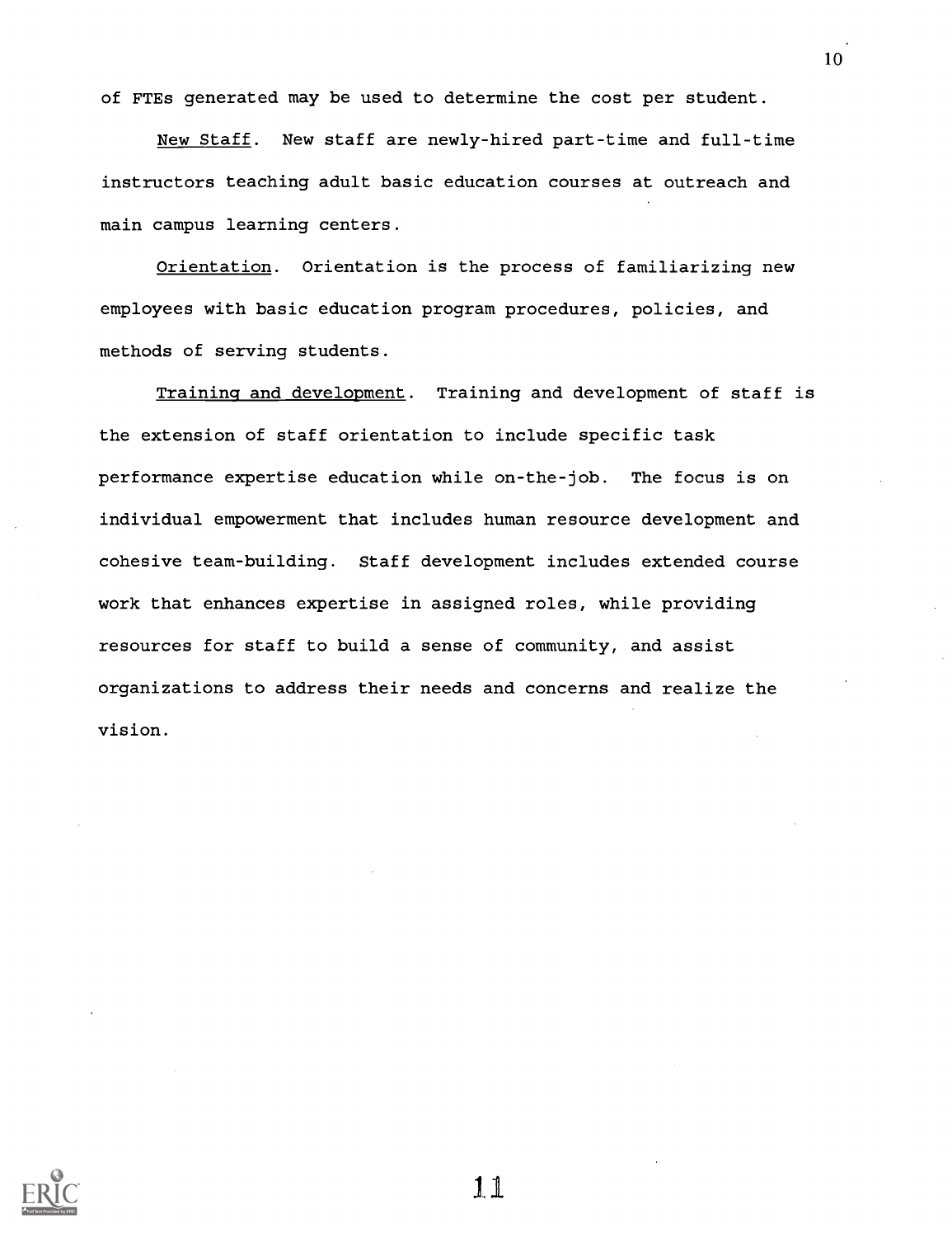#### Chapter 2

#### REVIEW OF THE LITERATURE

Training and development of new employees, leading to effective leadership, is a highly-valued investment in colleges and universities, as well as in business and industry. To be effective, the best training process that a human resource department can devise requires support and accountability mechanisms and the endorsement of organizational leaders (Clark, & Clark, 1996).

#### Present Status of the Topic

The global community evolution has increased the need for organizations to be effective in their competitiveness with neighbor businesses and those from foreign countries. Employees must be trained and developed to interact effectively with colleagues and external stakeholders to the organization. Few individuals spend the workday in isolated tasks. Employees need to be a part of a work environment that is team-based and fosters cooperation and mutual support. Satisfaction in the workplace is also dependent upon successful group productivity. Training and development that allows new employees to become part of the team focus may lead to increased group leadership and effectiveness in the organization (Triad Development, 1998).

#### Benchmark Studies

The National Association of College and University Business Officers have initiated efforts in developing a new employee orientation program. In Human Resource Practices for Small Colleges,



1 2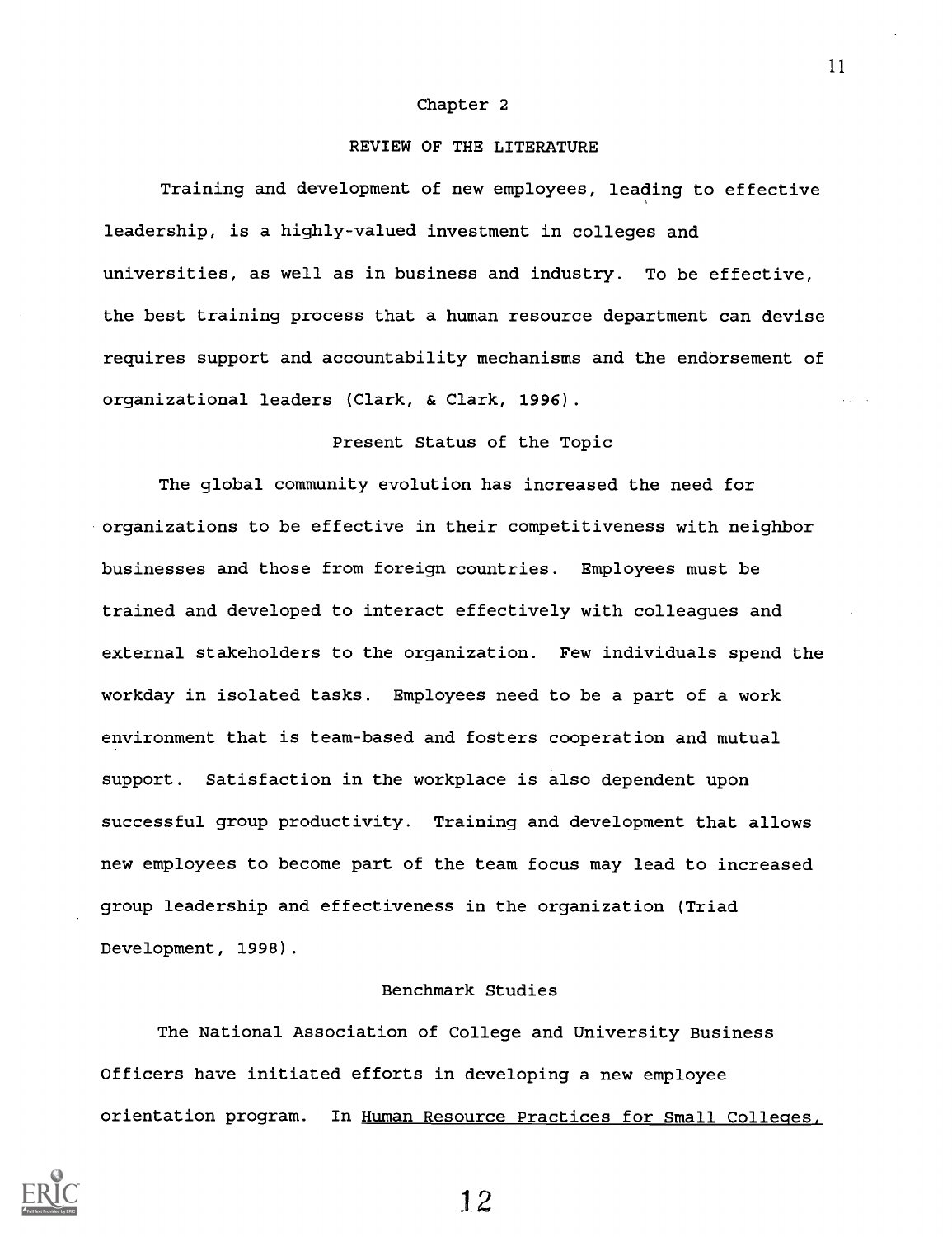Zink (1992, pp. 139-143) outlines a plan that includes employment office briefing where details of salary, job duties, fringe benefits and payroll services are shared. In a more formal series of training sessions the new employee participates in specific training for job success. Preschedule follow-up sessions are designed to give feedback to the new employee on their orientation progress.

Orientation is supplemented by presentations on a review of the organization's mission, practices, and perspectives shared by management on the benefits of being a part of the organization. Other areas for exploration include the college's strategic plan and the new employee's role in the success of the plan; future prospects of the college; why it is important to be an excellent employee; and other motivational topics that begin to promote institutional pride.

Professional training and development businesses have prepared excellent programs for training employees in a variety of skilled areas. Smith Training and Development (1999) recommends customized curriculum design and development for employees. Smith's premise is that training and development of human resources is a difficult task. With more and more organizations downsizing, it is more important than ever that the resources expended on employee training and development provide the greatest return on investment possible. Smith customizes every training program to meet the specific organizational and behavioral needs of the organization based on the many variables that impact delivery of the product (Smith Training and Development (1999).

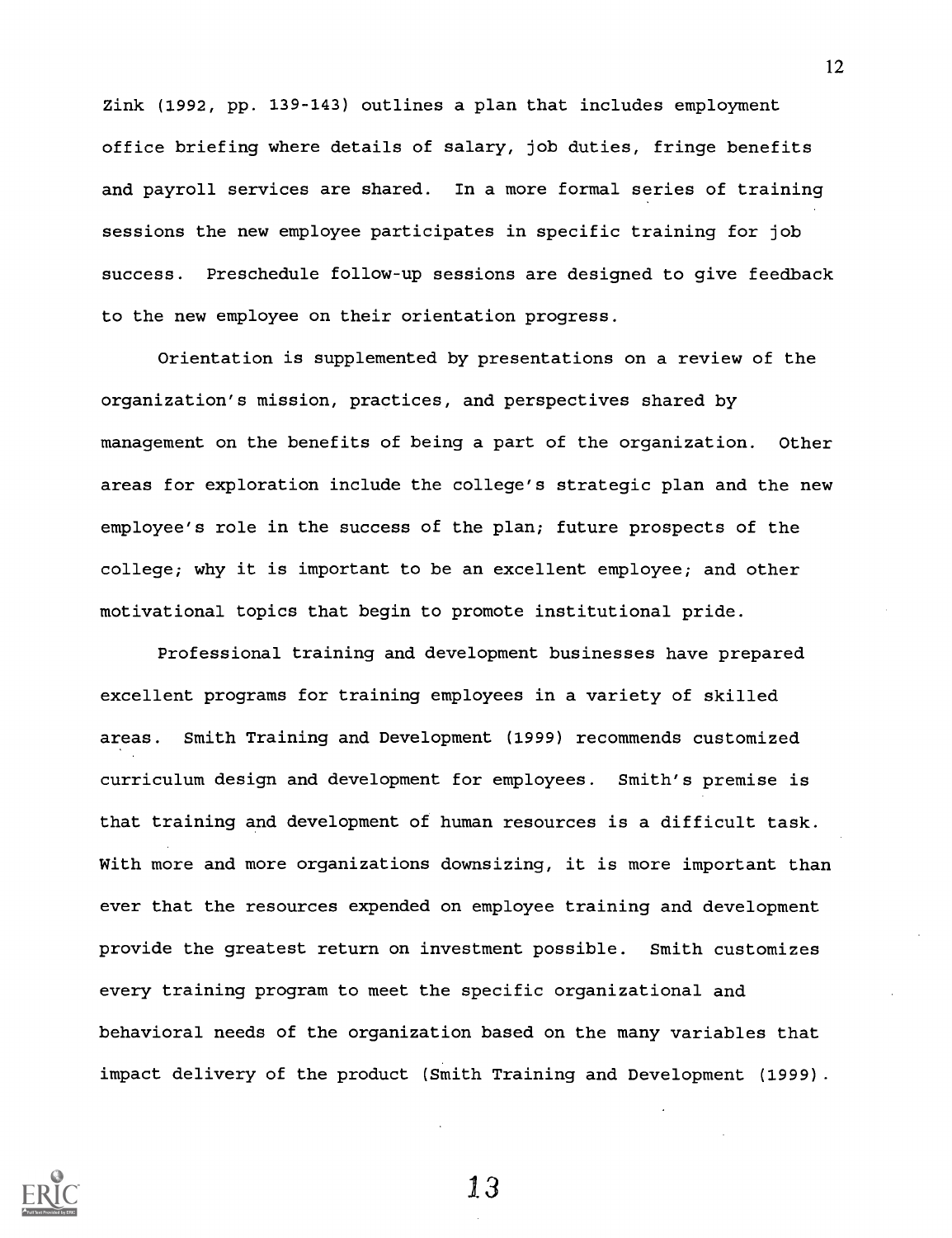Smith's first step in the training and development process is to perform a thorough analysis of the actual training need. The training needs assessment is conducted utilizing a variety of data collection techniques. The results of the training needs assessment will establish the foundation for developing the desired learning outcomes and behavioral objectives for the training and development program. The second step in the process is to design the training program. This includes the development of the overall course structure, media, and learning methodology to be utilized in the training program. Step three in the instructional design process is to create and produce the actual training program materials and instructional aids. Step four is to implement the training program within the organization. The fifth and final step is to evaluate the effectiveness of the training and development program. Once the evaluation is complete, recommendations can be developed for improving the original design of the training and development program (Smith Training & Development, 1999) .

The training needs assessment process is one of the most important aspects of managing the training and development function within an organization. It is the process which analyzes and documents the developmental needs of the employees within an organization. The needs of new employees are directly connected to an organization's overall career development planning and programming. Staff development that is inquiry-based, places the practitioners (instructors) at the heart of the training process. Training should

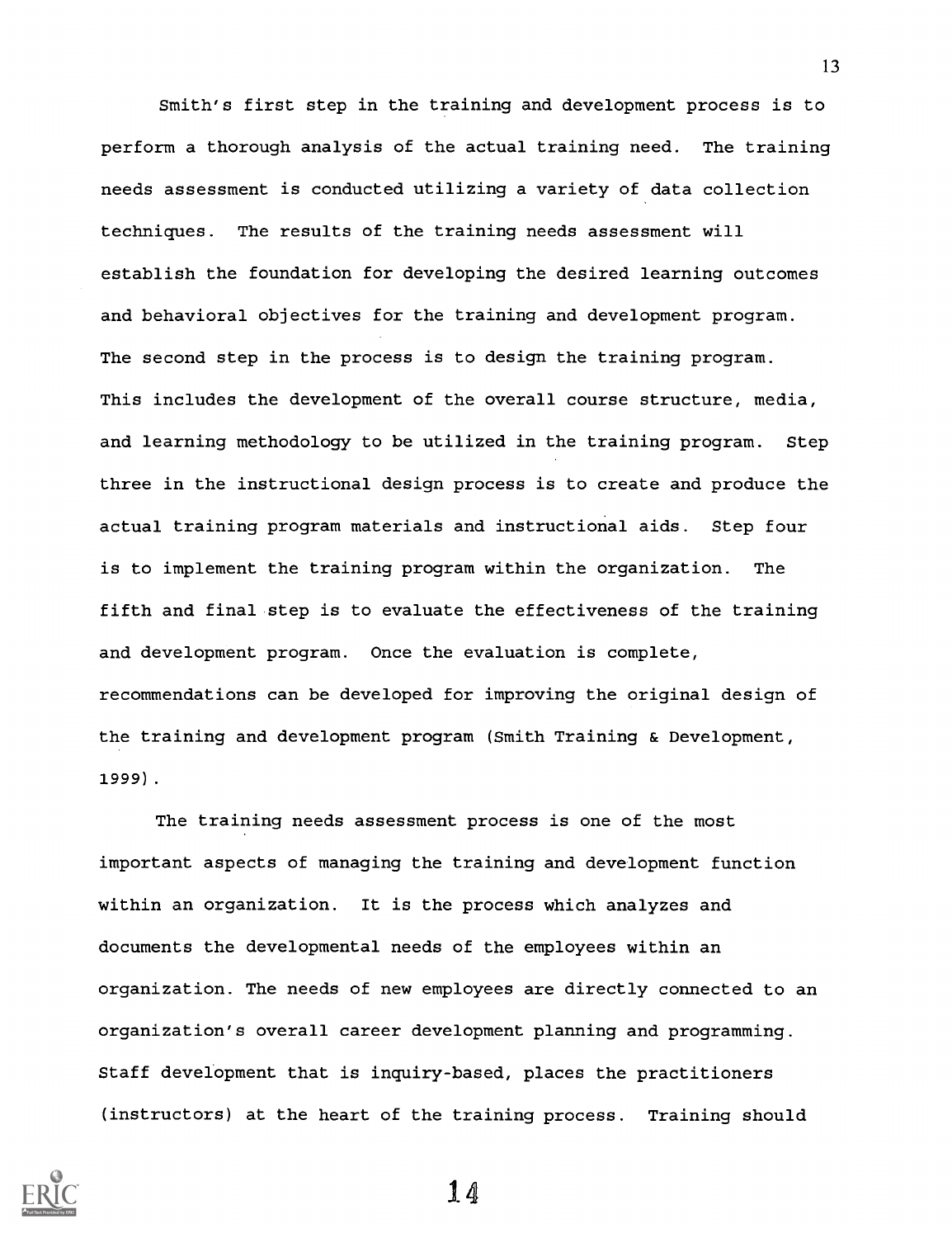be based on current, not traditional needs. Active involvement in the training and development planning process, by those involved, is crucial to the effectiveness of the procedure (King, 1998).

The staff orientation and training effectiveness should be aligned to a program's strategic plan. Training for new staff and new training for existing staff should be paired with the strategic plan to evaluate its alignment with the company's goals (Chaudron, 1996, p. 11) .

For over 20 years, the Community College of Allegheny County, Pennsylvania, has been committed to the business community and other external stakeholders by working closely with area businesses, industry, professional organizations, and government agencies to develop and deliver effective education and training programs. The reason for this commitment is to build public/private partnerships that promote economic development and improve the quality of life in the region through education and training.

Customized training and development of employees is necessary because of the rapidly-changing needs of the community. Training experiences are tailored to current trends and organizational mission. Training and development of staff must be immediate and continuous. Location of training activities should be where the most meaning is available, such as a job site or at community-based organization. This value is applied to internal community college stakeholders, who need to be trained and developed to respond to current business trends, changes in legislation that effect productivity focus, and

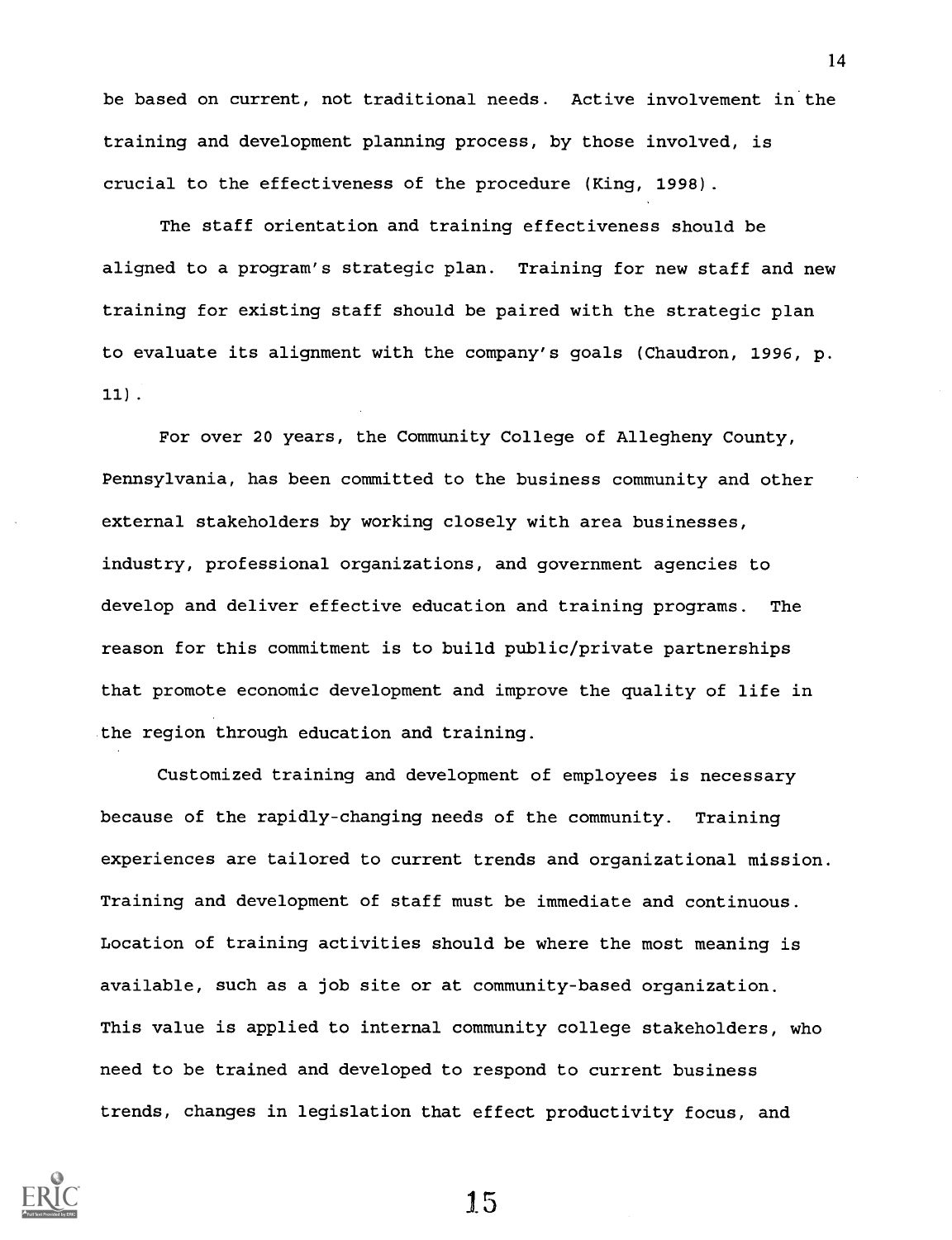interrelationships that foster success (CCAC Workforce Training & Development Team, 1998).

Harvard University (1996), in a conference for professional development for educators, emphasized the need for training and development activities to be focused on the human resource's side. Educators need to recognize the value in forming relationships and collaborations. Industry must be ready to join the institutions of higher education. Higher education employees must be trained and developed to respond to industry needs. Harvard University noted the trend to focus on technology training, rather than people.

It is important that training programs focus on the human element in teaching and learning, as education is a human endeavor. Human resource development and the training of educators as leaders may provide the answer to the question of how institutions of higher learning can communicate effectively with the technology focus of business and industry (Harvard University, 1996).

Training and development encompasses not only the practical success skills, but also the behavioral change programming needed to merge individual goals and values with those of the organization. An institution must view training and development as "change agents" if it plans to benefit from the time and resources required to be successful in enhancing the quality of work life and professional growth (Ginsburg, 1993, P. 78).

The University of San Francisco program for orientating and training new staff is recognized as outstanding in the profession



16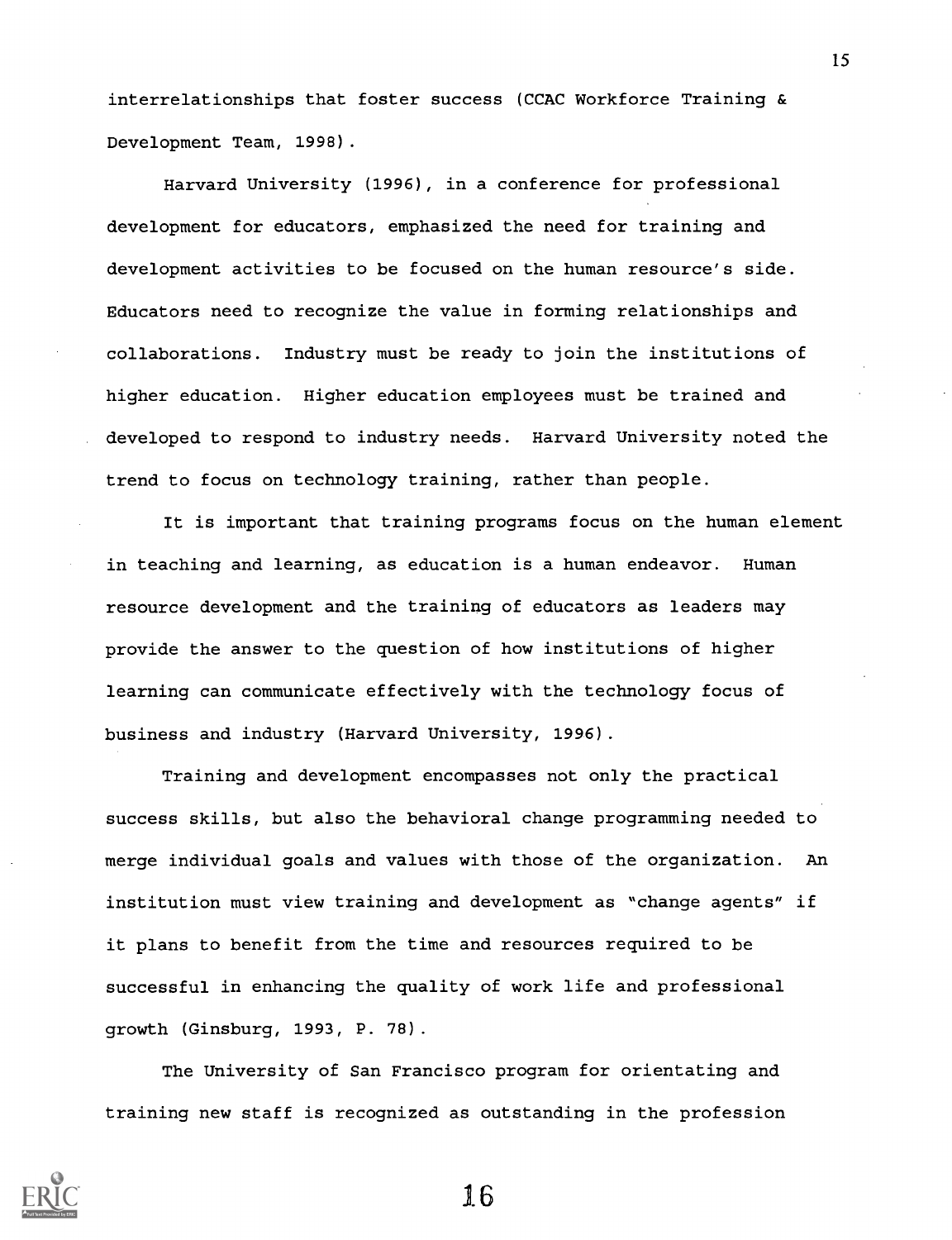(1997). Several members of the College and University Personnel Administrators organization recommended this program as an excellent model. All employees must participate in a rigorous orientation program. The orientation begins on the first day of employment with a welcome packet waiting on the employee's desk. During that first day new staff are introduced to all members of their new department, are given a tour of the department, fill out all personnel papers, fringe benefits applications, and are taken out for lunch at an on-campus restaurant (University of San francisco, 1997).

During their first week, orientation is ongoing and covers a broader range of information. New staff are introduced to other department staff members and administrators with whom they will have the most contact. The new staff review the goals and responsibilities of their positions and how their job fits the mission of the organization. Finally, the new staff member is encouraged to attend monthly follow-up sessions to share more information about the college, ask questions and become better acquainted with the organizational culture.

#### Summary

Human resources development is an essential component of the success and continued success of an organization. It is every employee's responsibility to seek professional development, as it applies to the success of their organization and to their personal growth. It is every organization's responsibility to establish effective professional development programs for their employees. If



17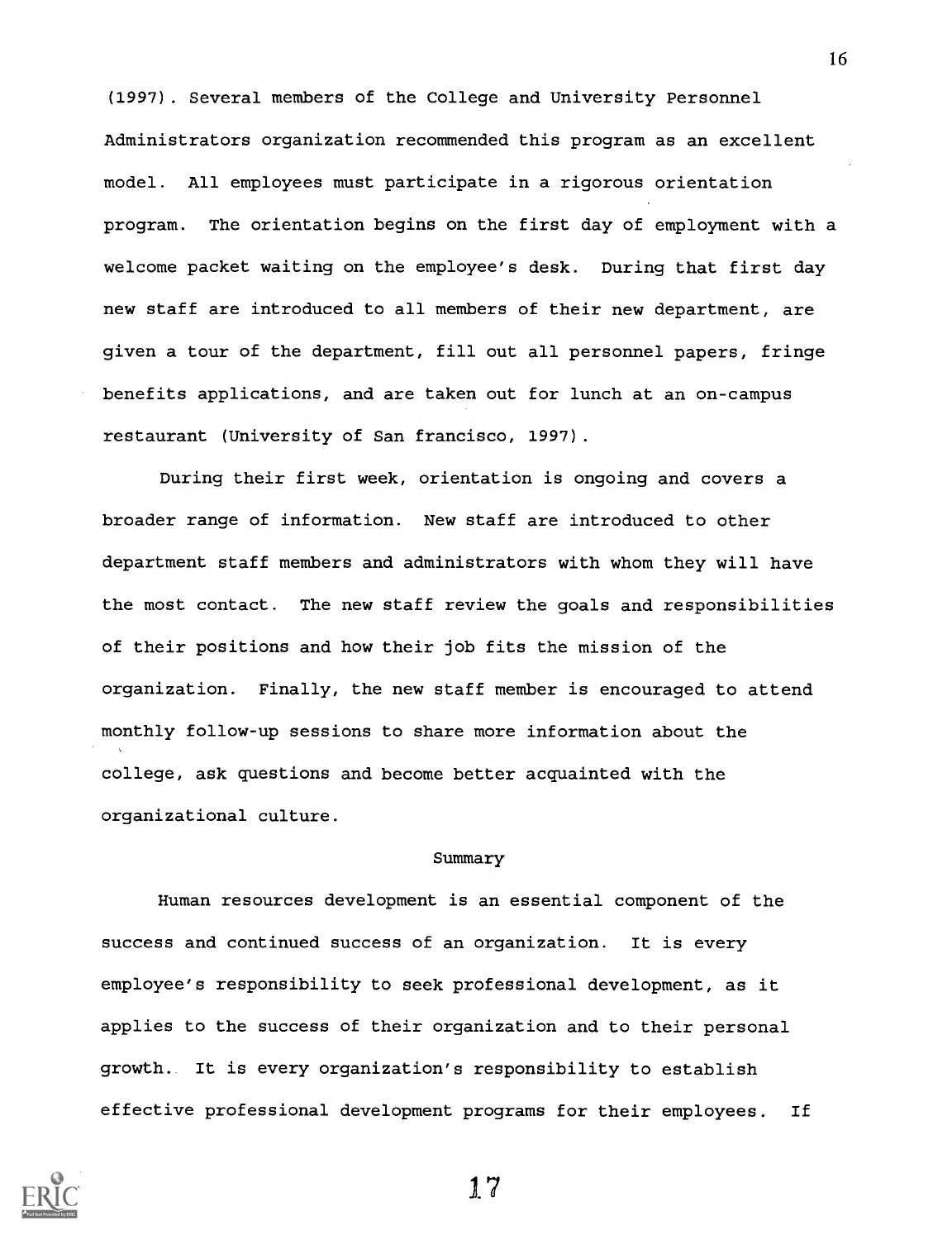every employee can develop a sense of leadership and responsibility for their organization, success is inevitable.

An effective training and development program can be the first step in helping all employees to be effective leaders through a thorough knowledge of the program's mission, vision, values, and operational plan. The assessment of current organizational practices in training and development of employees is the first step in implementing an effective training program. An assessment instrument that addresses all of the components of an effective training and development program may be used in this process.

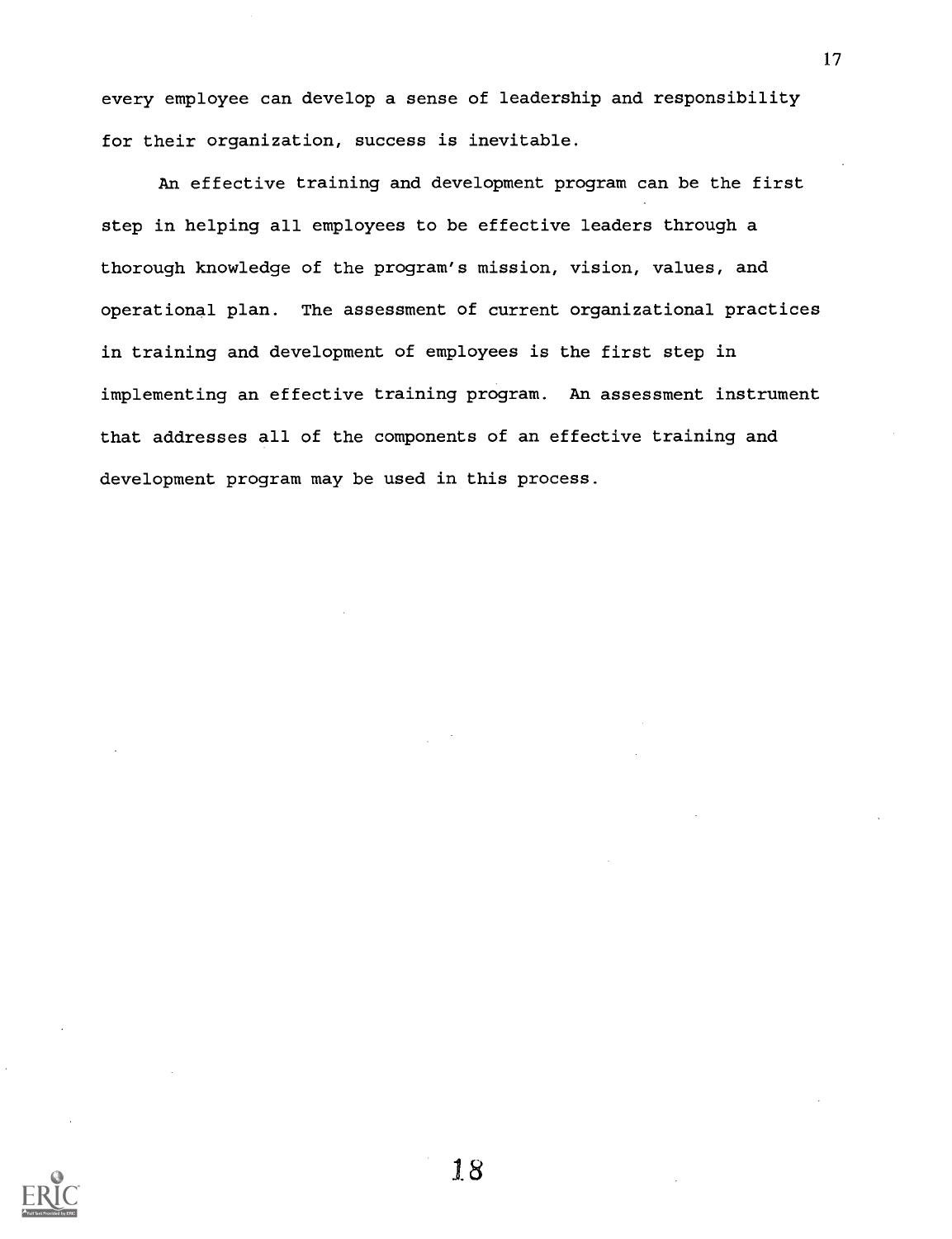#### Chapter 3

#### METHODOLOGY AND PROCEDURES

#### Problem Solving Methodology

The problem solving methodology used in this study was evaluation. The evaluation methodology was used because an organized, structural procedure was needed to evaluate the training and development (T&D) process for the basic education (B.E.) staff at Nicolet Area Technical College (NATC). The worth of the training and development process was in question and was compared to a set of established criteria that identified excellent T&D practices. The study determined if a discrepancy existed between the established criteria for excellent training and development programs and the program being evaluated.

#### Procedures

Five procedures were used to complete this evaluation practicum. First, a review of literature concerning staff training and development was conducted. The literature review included studies related to 'successful programs that prepare and reinforce staff for effective contribution to their workplace, particularly in benchmark programs at other institutions of higher education. In reviewing established practices, the committee researched what other Wisconsin Technical College System (WTCS) districts consider for appropriate training and development programs and incorporated this data with relevant benchmark studies, in general. This step provided the



19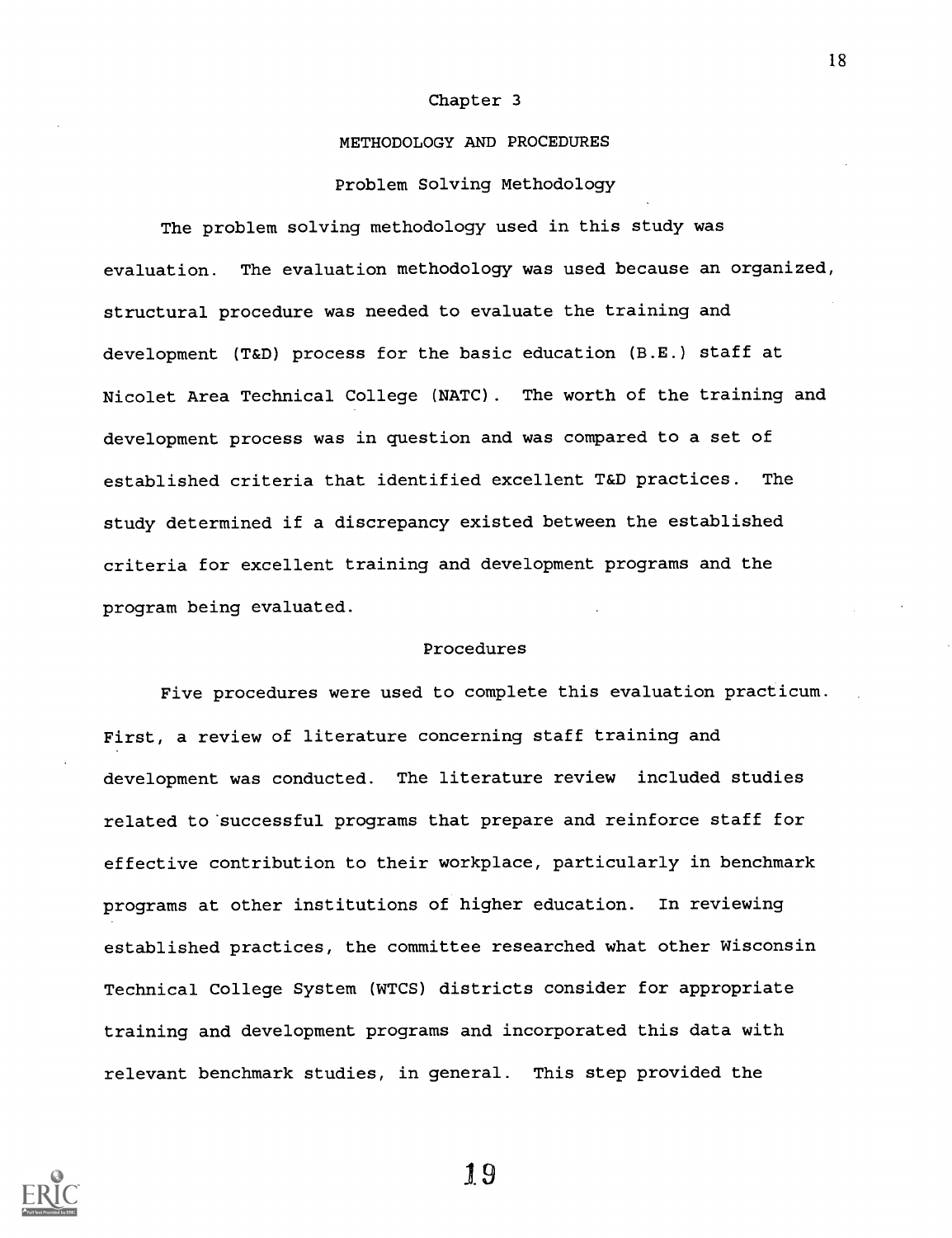information to establish the criteria for assessing the worth of the current staff orientation program at NATC's B.E. program.

Second, during the month of March, 1999, a training and development evaluation committee was established and held four meetings. During those meetings this committee established and reviewed the criteria for determining what components were required for an effective staff training and development program at NATC. The committee established the criteria by considering the following general themes: (a) the critical issues to be addressed on an employee's first hours in their assignment to provide a sense of membership, including introductions to other staff; (b) orientation to organization's facilities, including important offices that affect employee's responsibilities; (c) when, and to what extent does the employee receive a review of department/organization strategic plans, mission, vision, project plans, and time lines for accomplishment; (d) the training and development program needs to address human resource issues, including all district policies; (e) the training and development program application to employees working in remote outreach learning centers and to those working on the main college campus; (f) training and development inclusion of emergency procedures, including technology assistance guidelines.

#### Evaluation Committee

The training and development evaluation committee consisted of three basic education instructors, a member of the Teaching, Curriculum, and Instructional Resources (TCIR) standing committee, the



20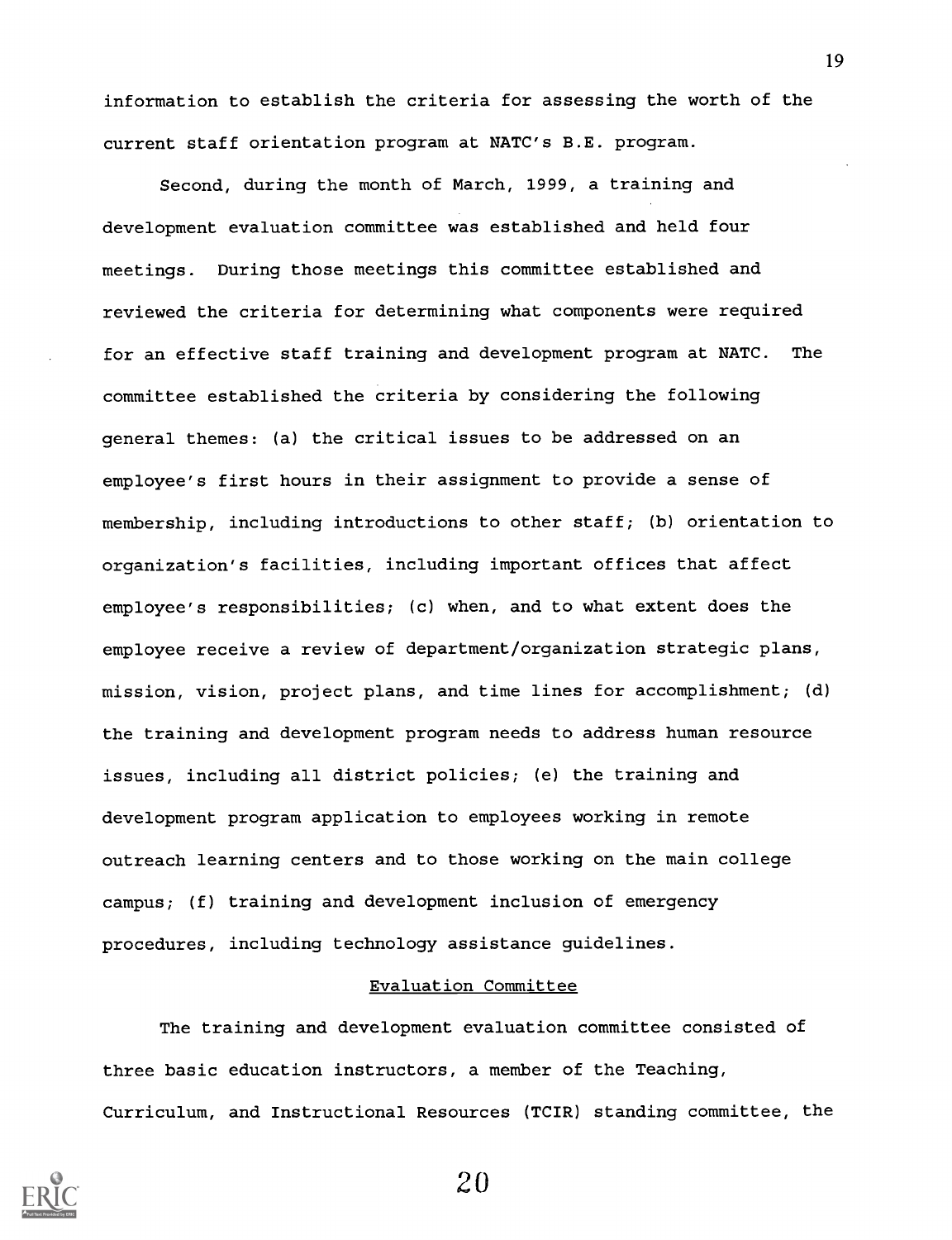basic education counselor, and the director of basic education programs at NATC (Appendix A). Five components considered by the training and development evaluation committee, as reinforcement to the criteria for evaluating a staff training and development program were: Quality of training and development components, efficiency of training process, improved service to customers through staff training and development, opportunity to advance the institution through staff orientation to the strategic plan, and the positive impact of staff training on department program operations and goals for continued improvement.

#### Data Collection

Third, the training and development evaluation committee met during the third and fourth week of March, 1999, to collect data concerning the components of the current staff training and development process at NATC. The following documents were considered in this study: (a) a history on staffing issues at NATC was studied by reviewing minutes from the College Council Organizational Review Team's Functional Analysis on human resources at NATC; (b) the NATC Strategic Action Plan Goal 4-1 (Quality, Efficiency, and Culture of the Organization: Systems, Stewardship, Service for Human Resources Systems for Staffing) was reviewed to address current systems for training and development; (c) minutes from NATC's Human, Financial, and Physical Resources (HFPR) standing committee were reviewed to identify current hiring and staffing policies and procedures and key points in training measures for staff; (d) a study of the current



21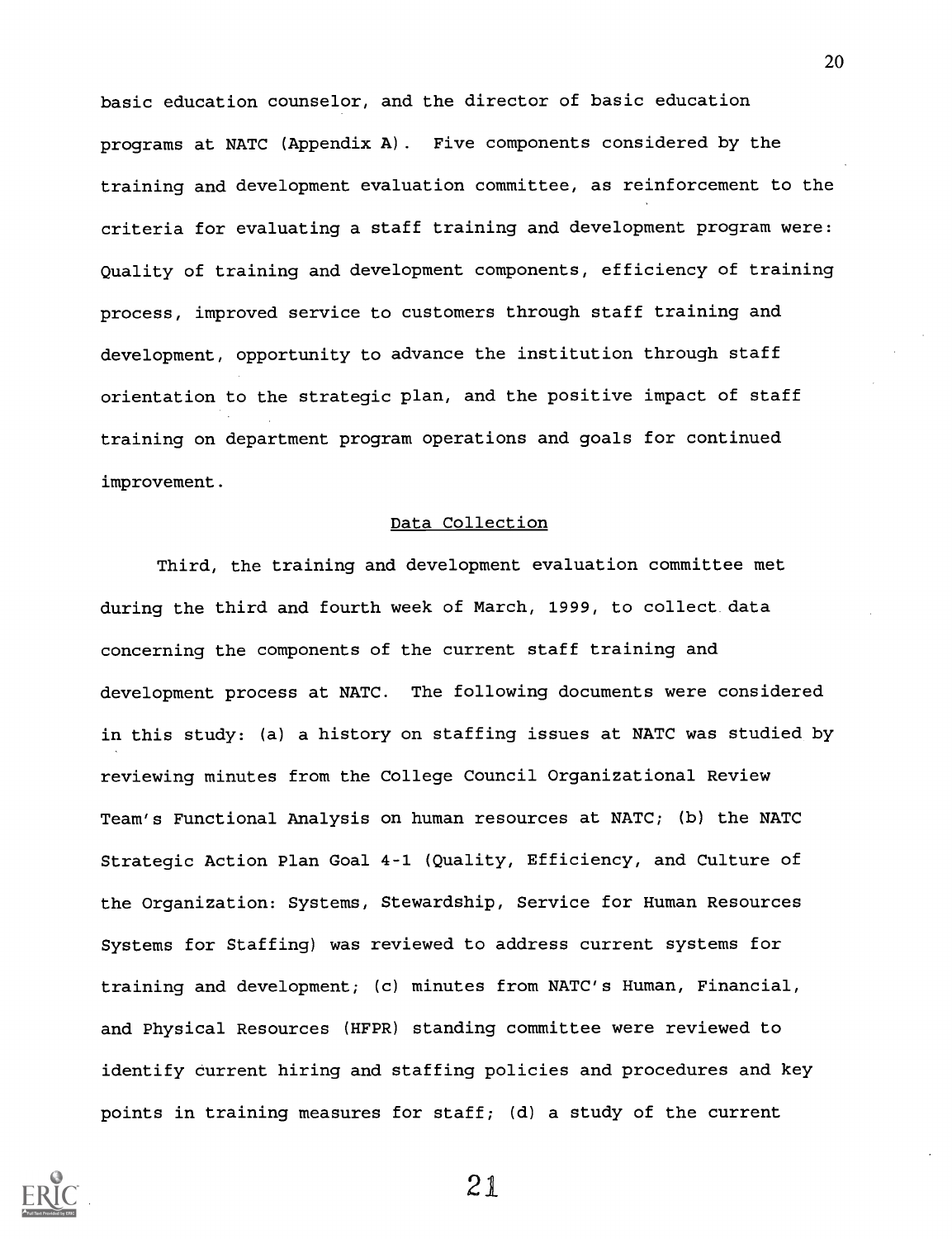agreement between NATC and the three collective bargaining units in the organization, which address professional development, promotions, transfers, layoff's, and terminations; and (e) the current training and development components for basic education staff (Appendix B).

A listing of each of these NATC components, determined to be significant to the training and development evaluation study, were included in the document used in the evaluation process. The document was divided into general time lines that included specific training and development criteria that should be completed. For example, certain training components are critical during the first hours and days of a new employee's arrival on the job. Responsibility for completing each component was indicated in a column indicating the position or positions with authority. A completion date was determined to be necessary for ensuring that the training and development segment would be accomplished at the appropriate time. The committee evaluated the validity of the critical attributes that should be included in an effective training and development process. This process was completed during the discussion meetings through committee member responses to the criteria components that applied to the recommendations established in the research.

Fourth, following a data analysis of current practices and policies for human resources development at NATC, the training and development evaluation committee met during the first week of April, 1999, to compare current T&D practices at NATC's B.E. program with the criteria established for excellent training and development programs.



22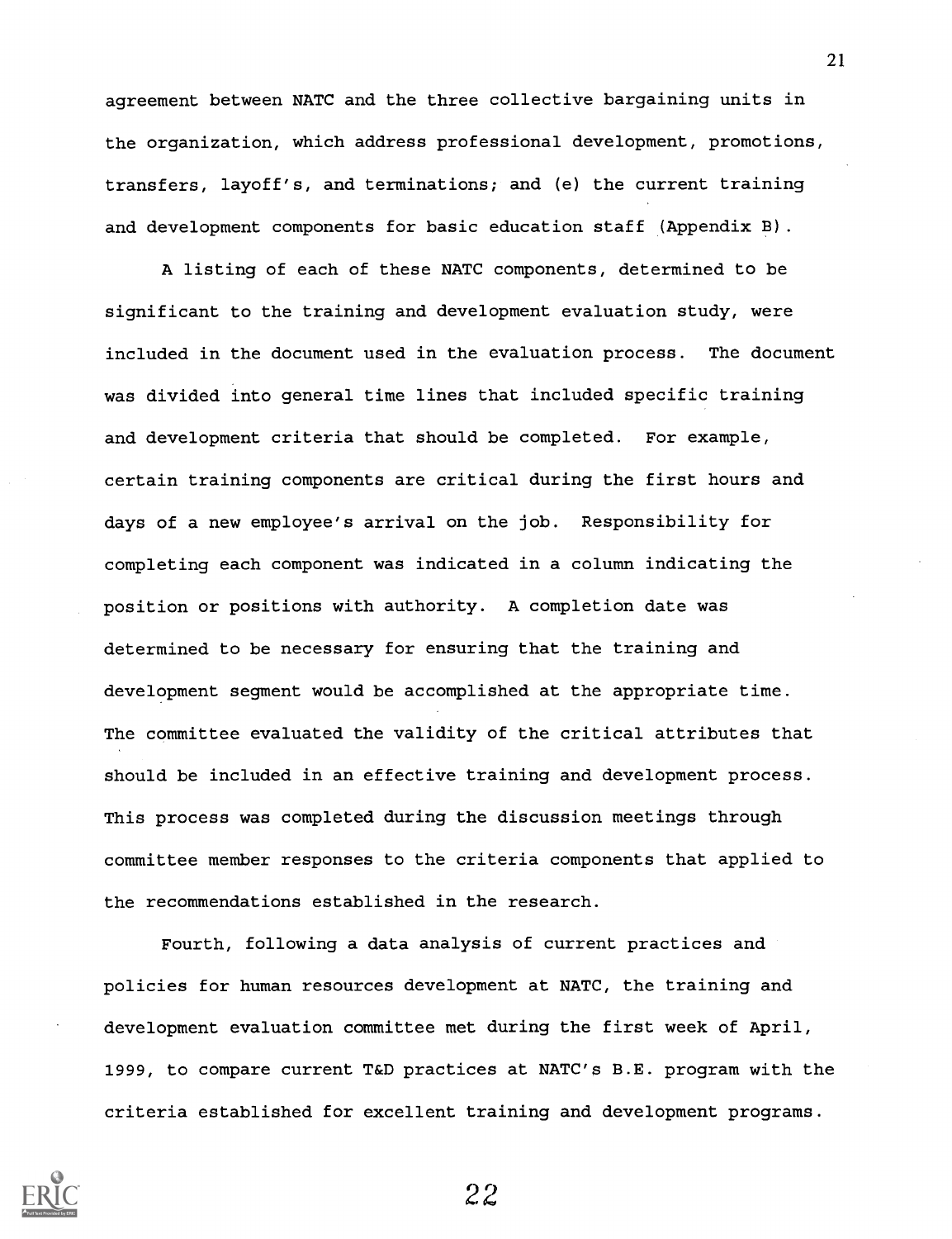A comparison-study document matrix (Appendix C) was created to show the comparison format that identified areas crucial for category comparison. The matrix provided the format for listing training and development performance standards and measurable outcomes for comparison between the validation criteria and current practice components of training and development of new employees in the B.E. program.

A check list column was established to compare each criteria component to actual training and development practice components in the B.E. department. Check marks  $(\checkmark)$  in the right column indicated if the B.E. program had established T&D components that met the criteria and standards established for effective T&D programs (Appendix C). If a section was not checked, the program had not met the criteria.

Fifth, the training and development evaluation committee members had a copy of the employee training and development program evaluation instrument and a listing of the components in the B.E. department's new employee training and development program. Through a system of reading each component in the criteria for T&D in the evaluation instrument and then comparing each criteria to the categories in the B.E. department's T&D process, the evaluation committee members conducted a comprehensive evaluation of Basic Education's training and development process.

The members of the training and development evaluation committee presented their findings regarding the comparison between the current B.E. staff training components and the criteria established for an



23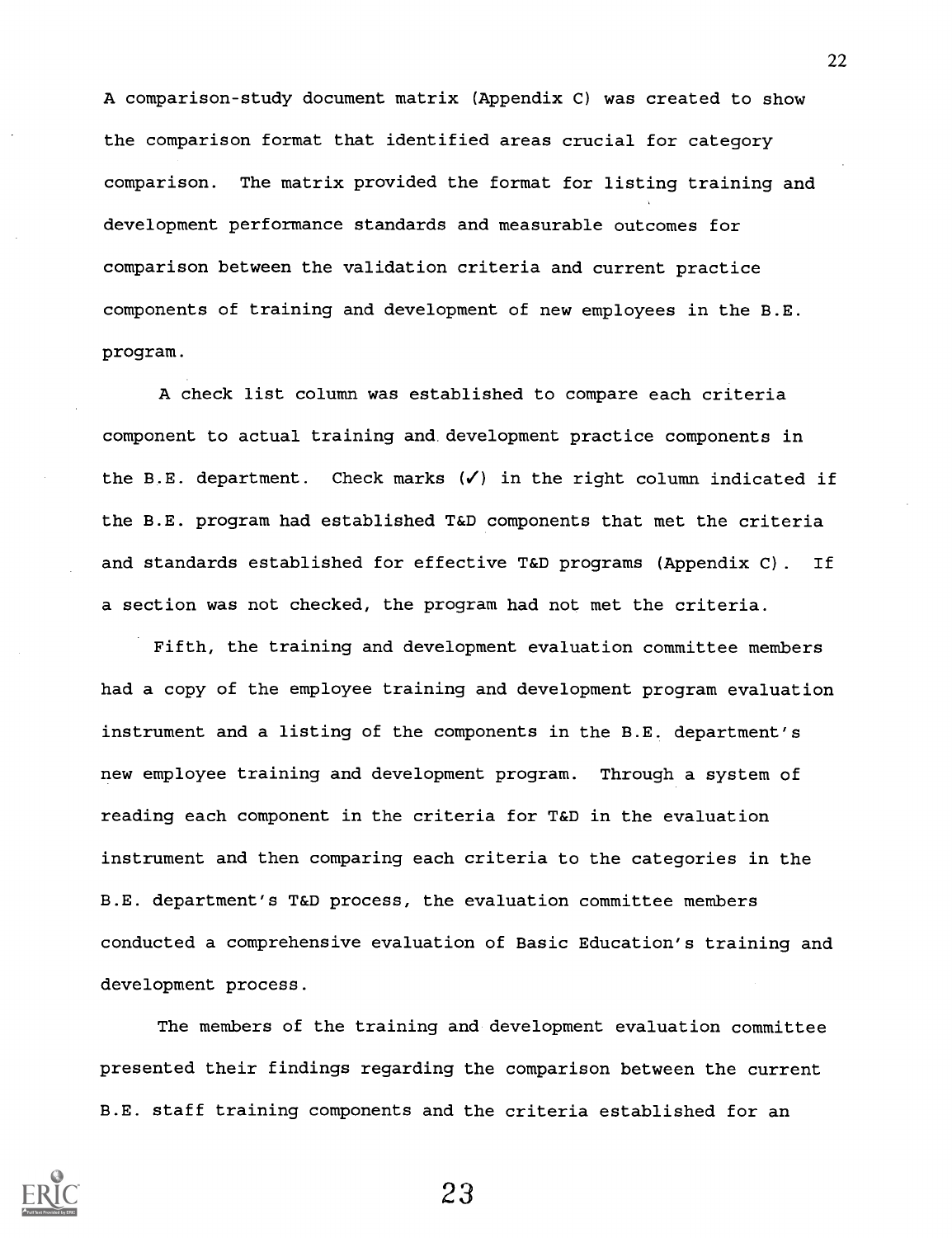effective staff training process to the basic education staff at a scheduled meeting on April 16, 1999. The training and development evaluation committee presented the data that was recognized as criteria for an effective B.E. staff training process and compared the data to the components of the existing B.E. staff training and development process.

#### Decisions

The evaluation committee, from an institutional advancement and instructional perspective, verified that the established criteria components could be effectively compared to the training and development process for staff in the basic education program. The committee's evaluation was used to determine if the current staff training and development process should continue as it is established, change the process to meet criteria established by the evaluation committee, or be eliminated.

#### Assumptions

For this practicum, it was assumed that the training and development evaluation committee had sufficient background information on the scope of the basic education program to successfully provide a comprehensive training and development evaluation. Further, it was assumed that the established criteria for the best training and development product was flexible enough to address programs for staff who work off-campus in remote outreach learning centers and those who work on the main campus. It was assumed that annual changes in program operation were considered in establishing the criteria for

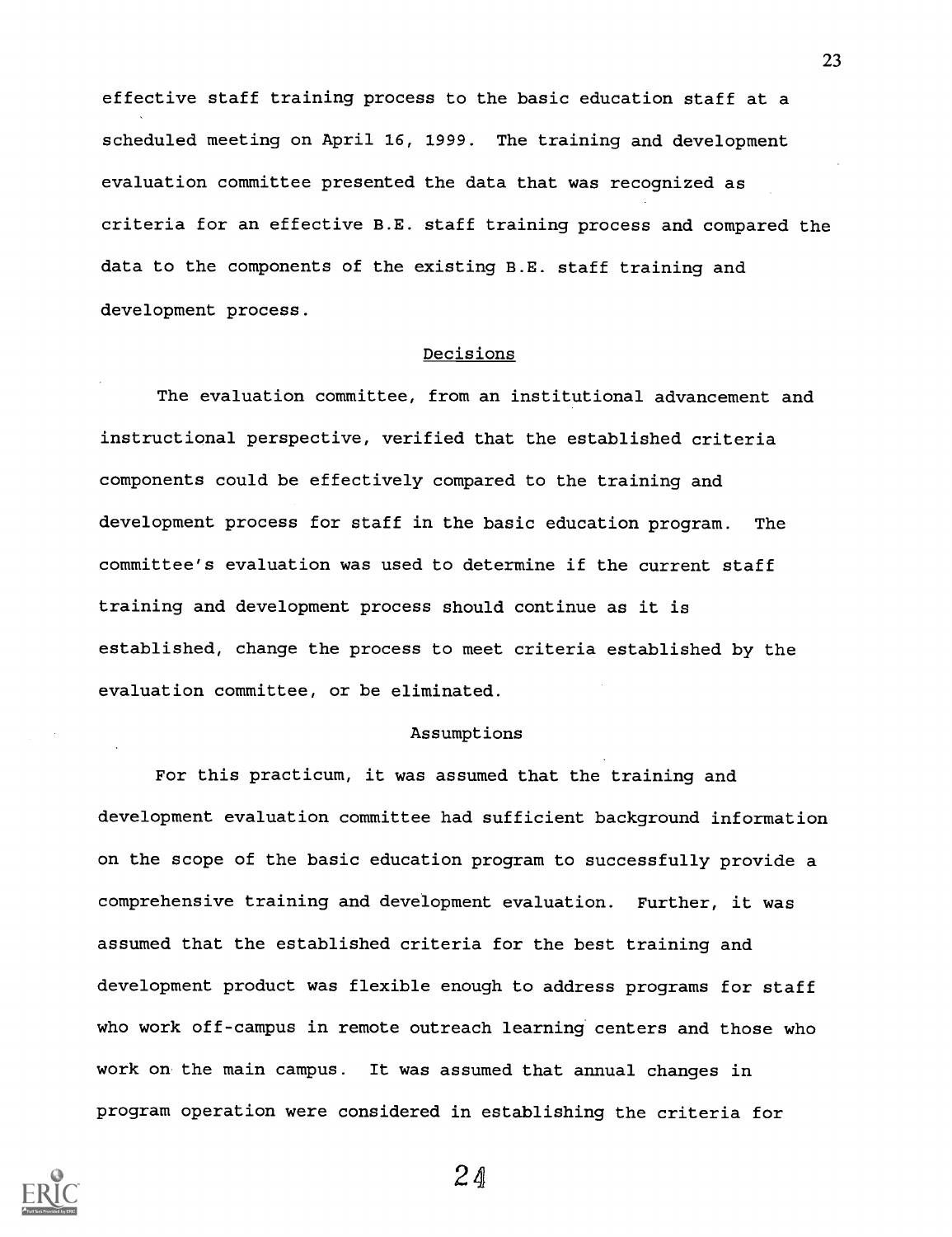evaluating the current basic education training and development process.

#### Limitations

The evaluation product was limited in that it was utilized through consideration of currently employed staff and not on future need. It was limited in the fact that the criteria for evaluating the current training and development process was based on existing standards and current needs of the program. It was limited in that the training and development process may require future modification, pending institutional changes and laws regulating operational guidelines. Such guidelines are driven by the college's strategic plan, the State Client Reporting System and the Wisconsin Technical College System Board (WTCSB) policies and procedures.

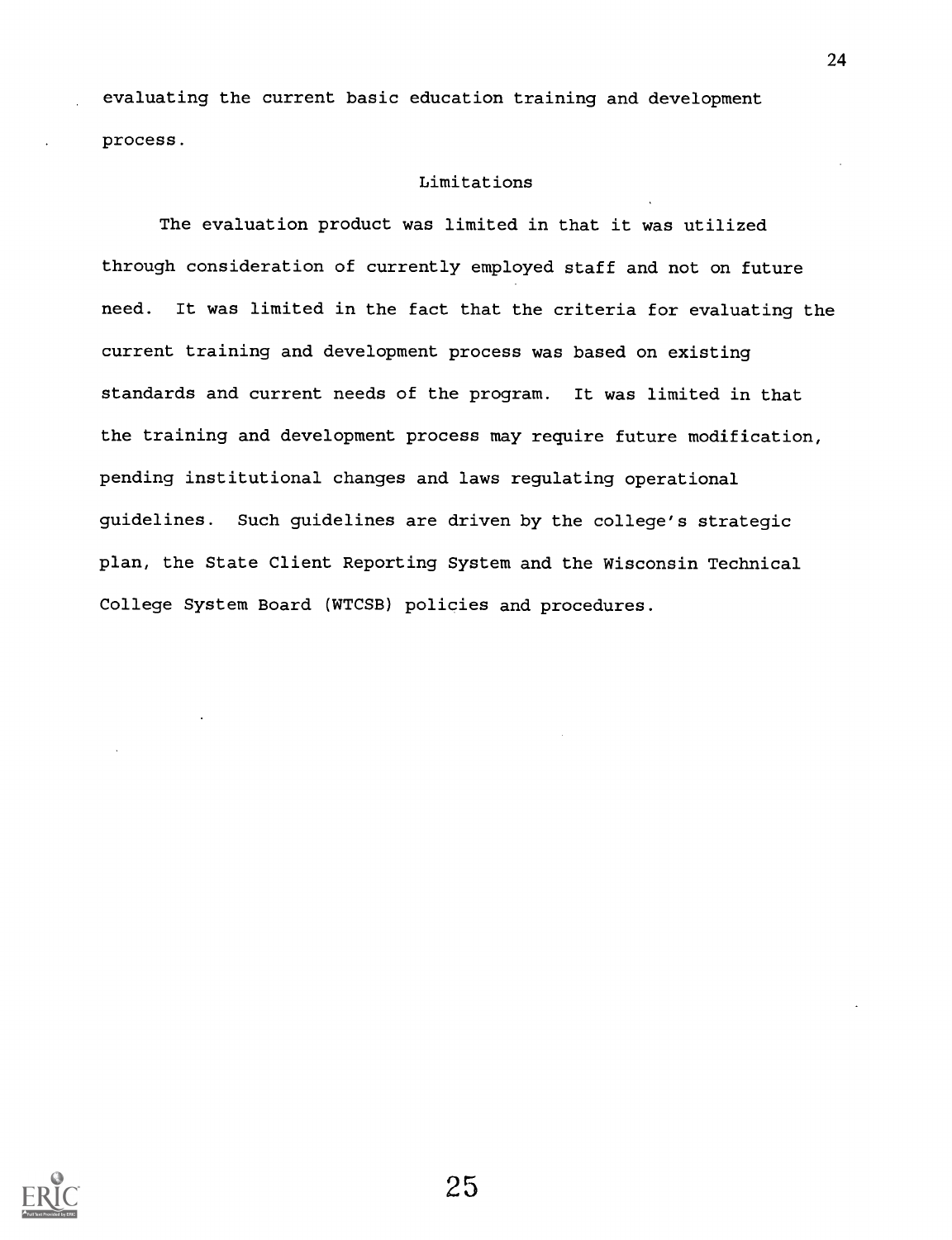#### Chapter 4

#### RESULTS

A evaluation study was conducted by a training and development evaluation committee to assess the worth of Nicolet Area Technical College's (NATC) current Basic Education (B.E.) orientation program. The study determined that a discrepancy existed between the established criteria for excellent training and development programs and the program being evaluated. Five procedures were used to complete this evaluation project.

#### Research

First, a literature review concerning effective staff training and development programs was conducted. The review resulted in study data that included successful programs that prepare and reinforce staff for effective contribution to their workplace, particularly in benchmark programs at other institutions of higher education. The effective components of the benchmark studies were used to establish the criteria that was used to evaluate the current orientation program at NATC's B.E. program. The literature review resulted in the understanding that training and development programs for staff are crucial for program success.

#### Criteria

Second, a training and development evaluation committee was established and met four times, which resulted in the established criteria for effective training and development programs. The criteria was included in the evaluation instrument that was used to



26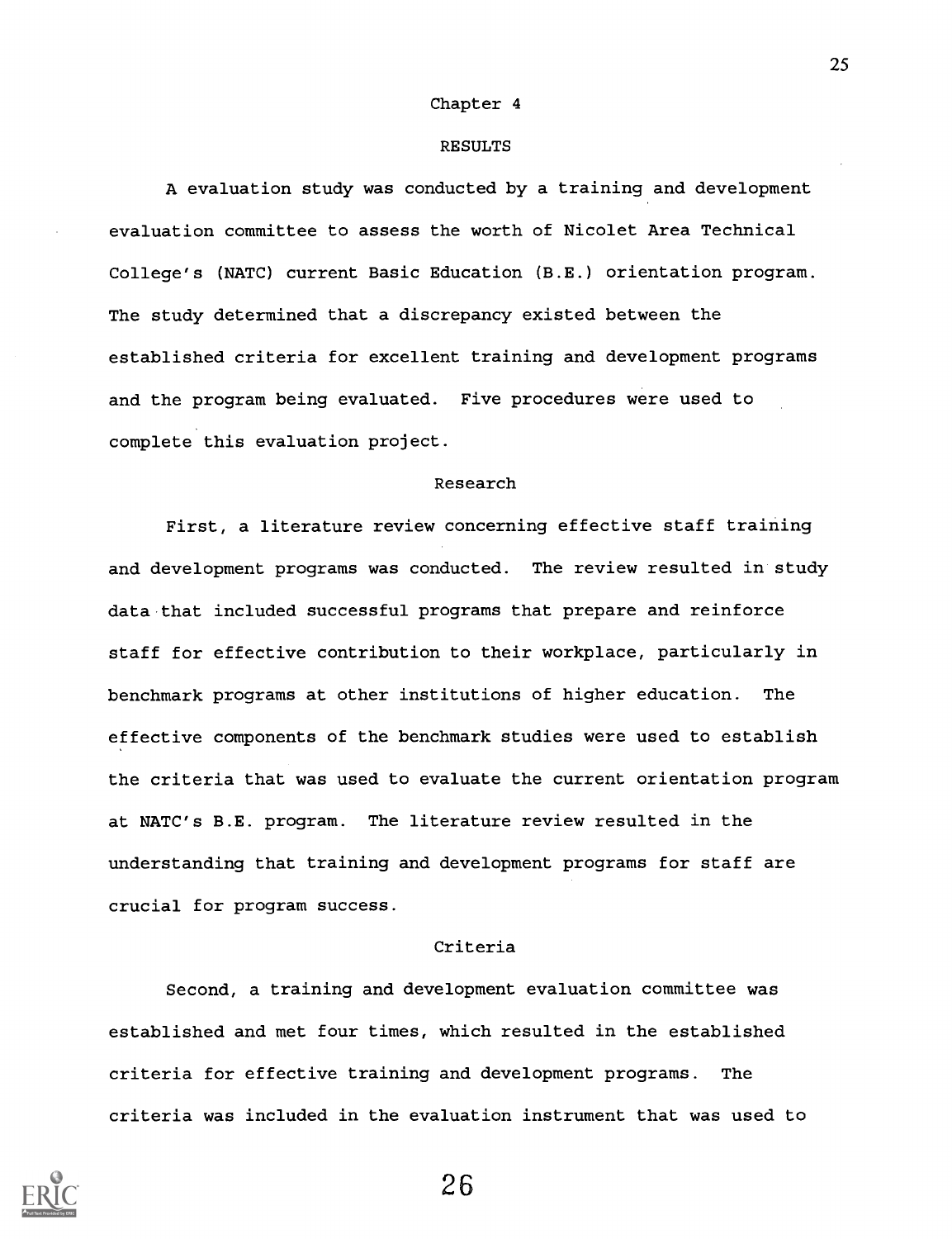evaluate the current training and development program for NATC's B.E. program. The committee subsequently agreed that five additional components were determined to be reinforcement to the established criteria for effective training and development programs.

#### Data Collection

Third, the training and development evaluation committee held additional meetings to collect data concerning components of the current staff training and development process at NATC, particularly in the B.E. department. The data collection component resulted in a history of orientation practices at NATC, information regarding current policies and practices of hiring and training new employees, and what professional development practices exist for staff at NATC. A program evaluation instrument was completed as a result of compiling the components that were considered to be significant to the training and development (T&D) study. The evaluation instrument was refined to designate time lines for specific training component deadlines.

#### Evaluation Instrument

Fourth, the evaluation committee met as a group to establish the evaluation instrument for the B.E. orientation process, as compared to established best practices (Appendix C). The comparison study document matrix provided the format for listing training and development performance standards and measurable outcomes for comparison between the validation criteria and current practice components of training and development of new employees in the B.E. program. The committee members agreed that the document was lengthy,

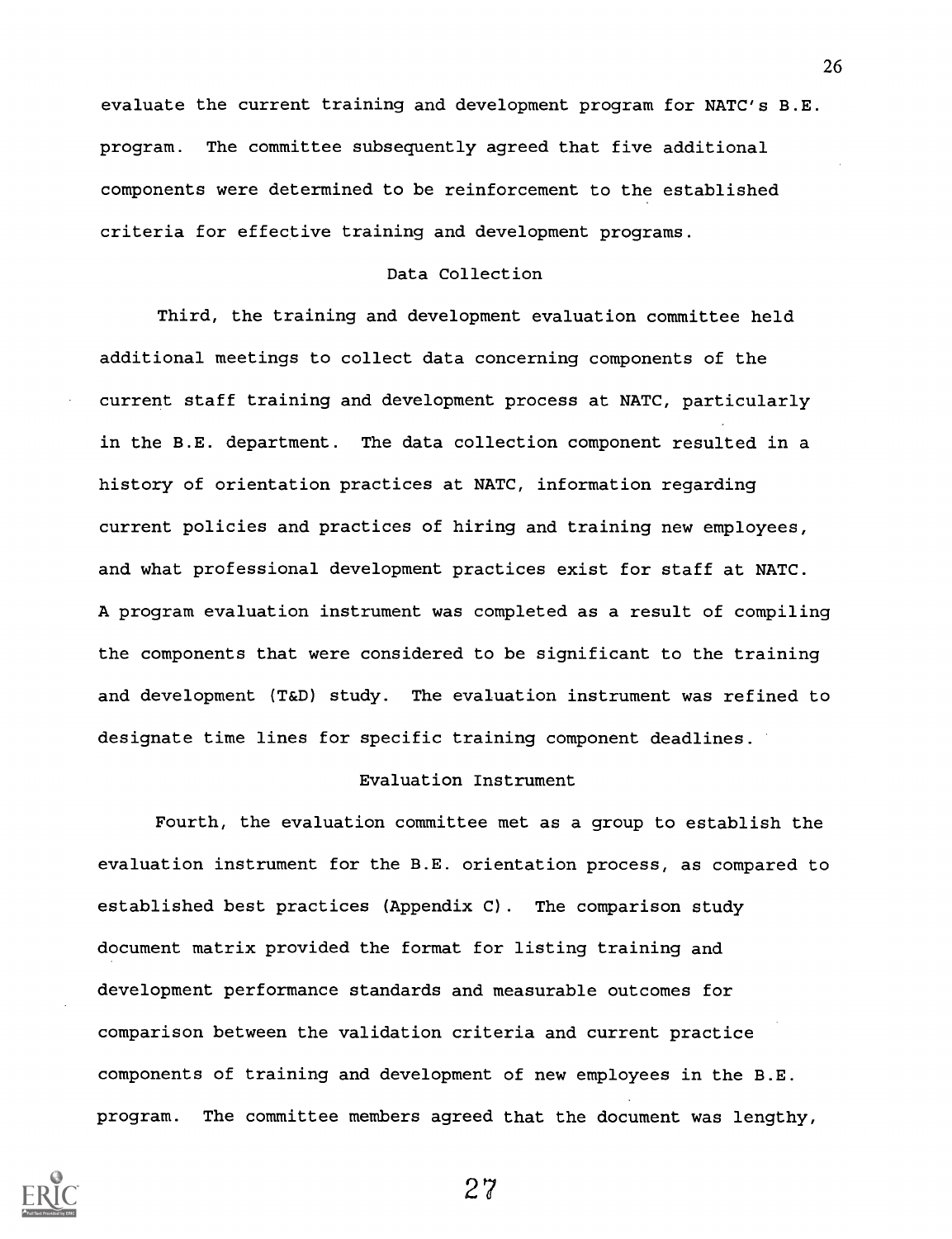yet needed to be comprehensive enough to address all components of and employee's orientation and training needs. Check marks  $(V)$  in the right column indicated if the B.E. program had established T&D components that met the criteria and standards established for effective T&D programs.

#### Data Analysis and Results

Fifth, the comparison study was conducted by the evaluation committee, which resulted in the analysis of the value placed on current training practices in the B.E. program process. The results of the program evaluation study were presented to the B.E. staff at a scheduled meeting on April 16, 1999. Through a review of the criteria established for determining the effectiveness of the T&D process for the B.E. program, the evaluation committee's research had the following results: (a) the critical issues to be addressed on an employee's first hours in their assignment, including introductions to other staff, were not being addressed, as new employees were immediately assigned duties and rarely worked with a mentor; (b) orientation to the organization's facilities was not being conducted for new staff. Many new staff found their way to district offices to establish necessary connections to payroll, insurance, certification, and personnel issues, as needed; (c) new staff did not receive timely review of the college's and B.E. mission statement, strategic plans, and time lines for goal accomplishment, until subsequent, monthlyscheduled staff meetings; (d) new staff did not receive information regarding human resource issues until situations warranted the

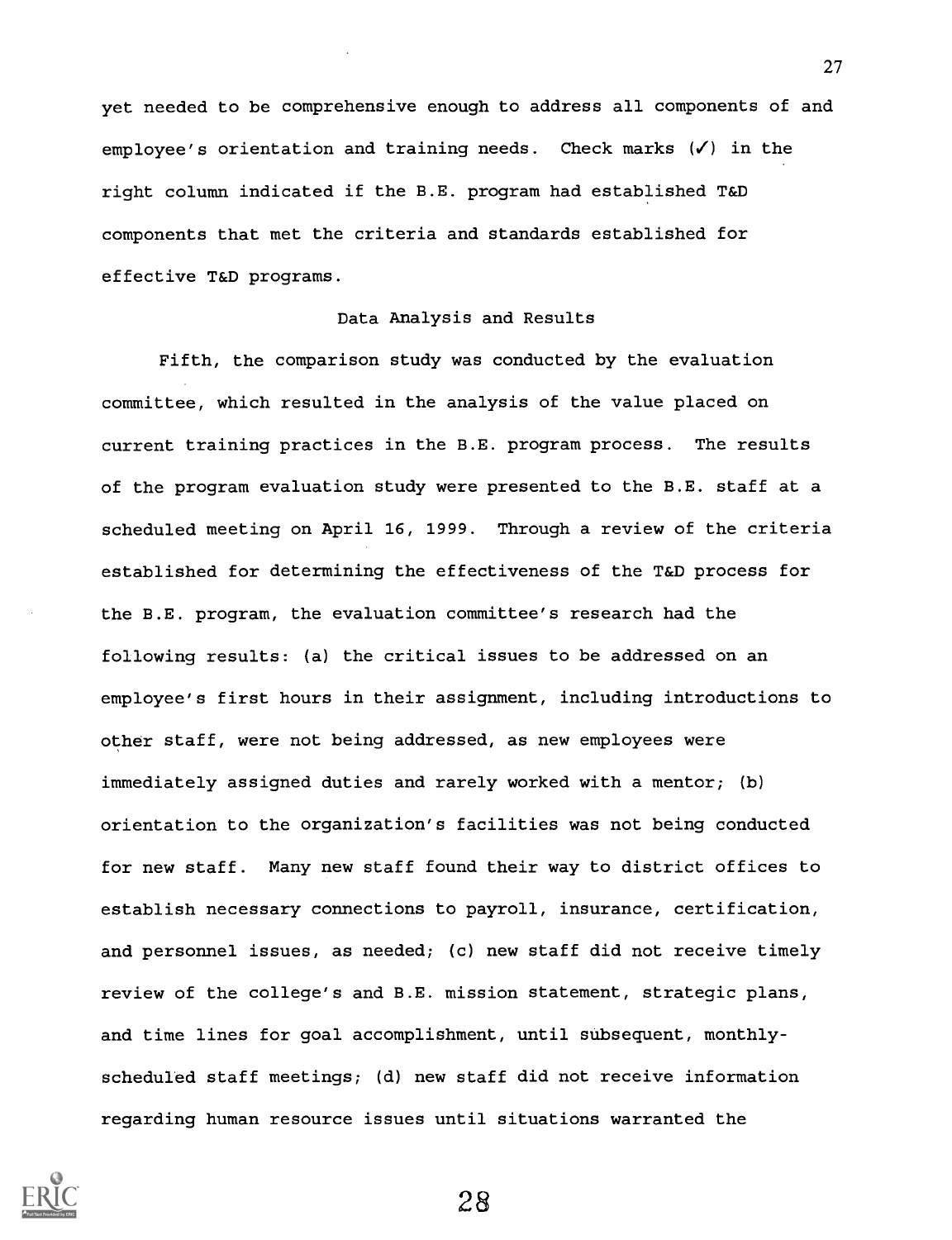connection with the human resources department; (e) new instructors were not oriented to the outreach environment prior to their assignment at the location; (f) new staff were not oriented on emergency procedures, including fire-safety instructions.

The completed evaluation process resulted in a significant number of areas on the program evaluation instrument where checks marks were not indicated to show effective T&D components. The evaluation committee's analysis of the evaluation resulted in the recommendation to determine if the current staff training and development process should continue as it was established, change the process to meet criteria established, or be eliminated.

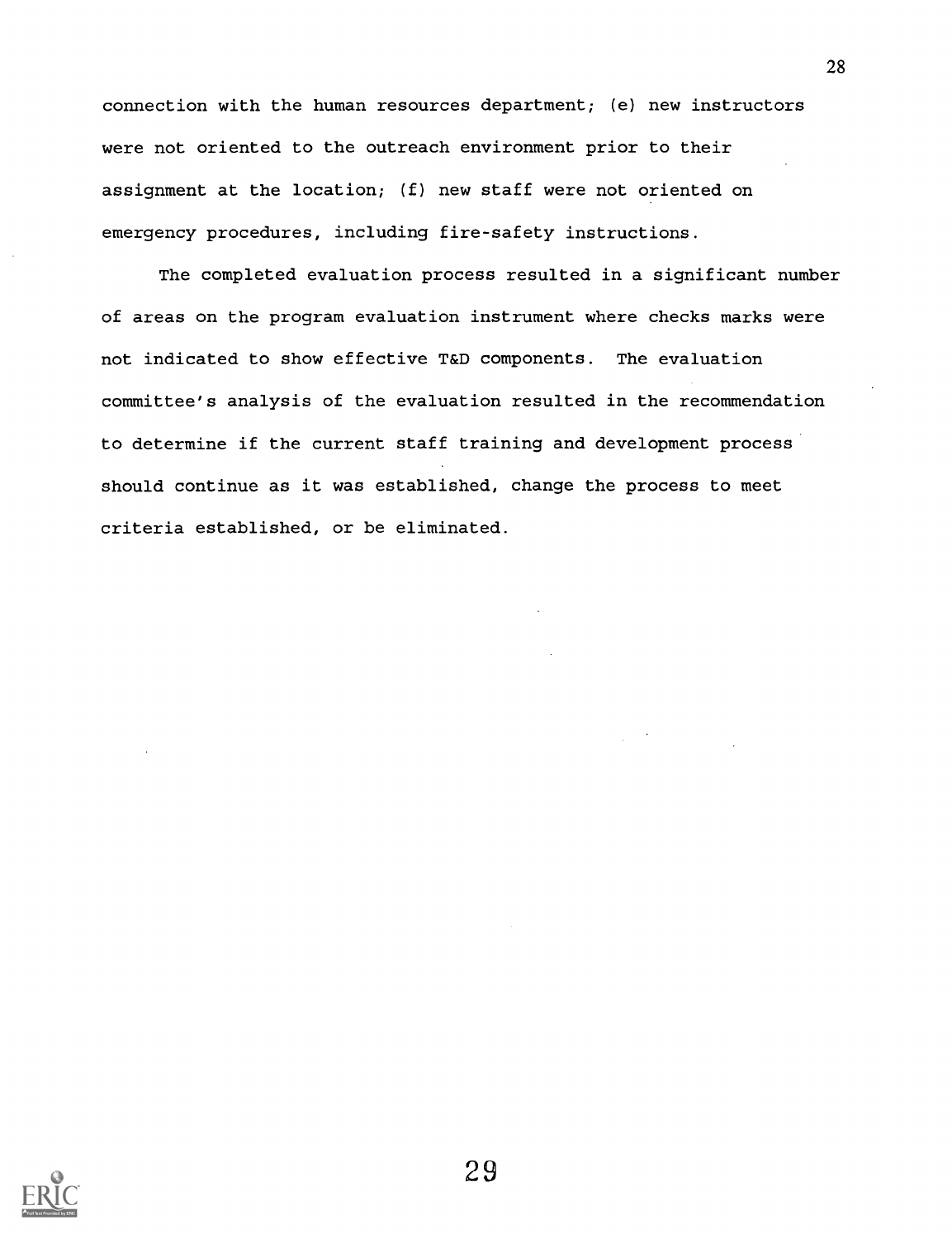#### CHAPTER 5

#### Discussion

Nicolet Area Technical College's (NATC) Basic Education (B.E.) Program needed to conduct an evaluation of its training and development process to determine if a system was in place to effectively orient, train, and develop its staff. A survey of staff at NATC and in the Adult Basic Education program indicated that a majority of respondents rated staff training and development, as part of the district human resource areas, as necessary for effective staff utilization.

It was expected that an evaluation of the current employee training and development process would indicate weaknesses in preparing new staff for fulfilling the duties and strategic plan of the B.E. program. The results of this study confirmed that while training and development programs are crucial to program success, many institutions of higher education, including NATC, do not have effective training and development programs in place. Training must be extensive, on-going, and scheduled to the needs of the employee, rather than for the convenience of the human resources department.

Training and development of staff must be conducted by a variety of individuals who are well-oriented in the training components. The anticipated benefits of a staff training and development evaluation was that a recommendation could be made by the basic education staff to establish an improved process for training staff in the B.E. program.

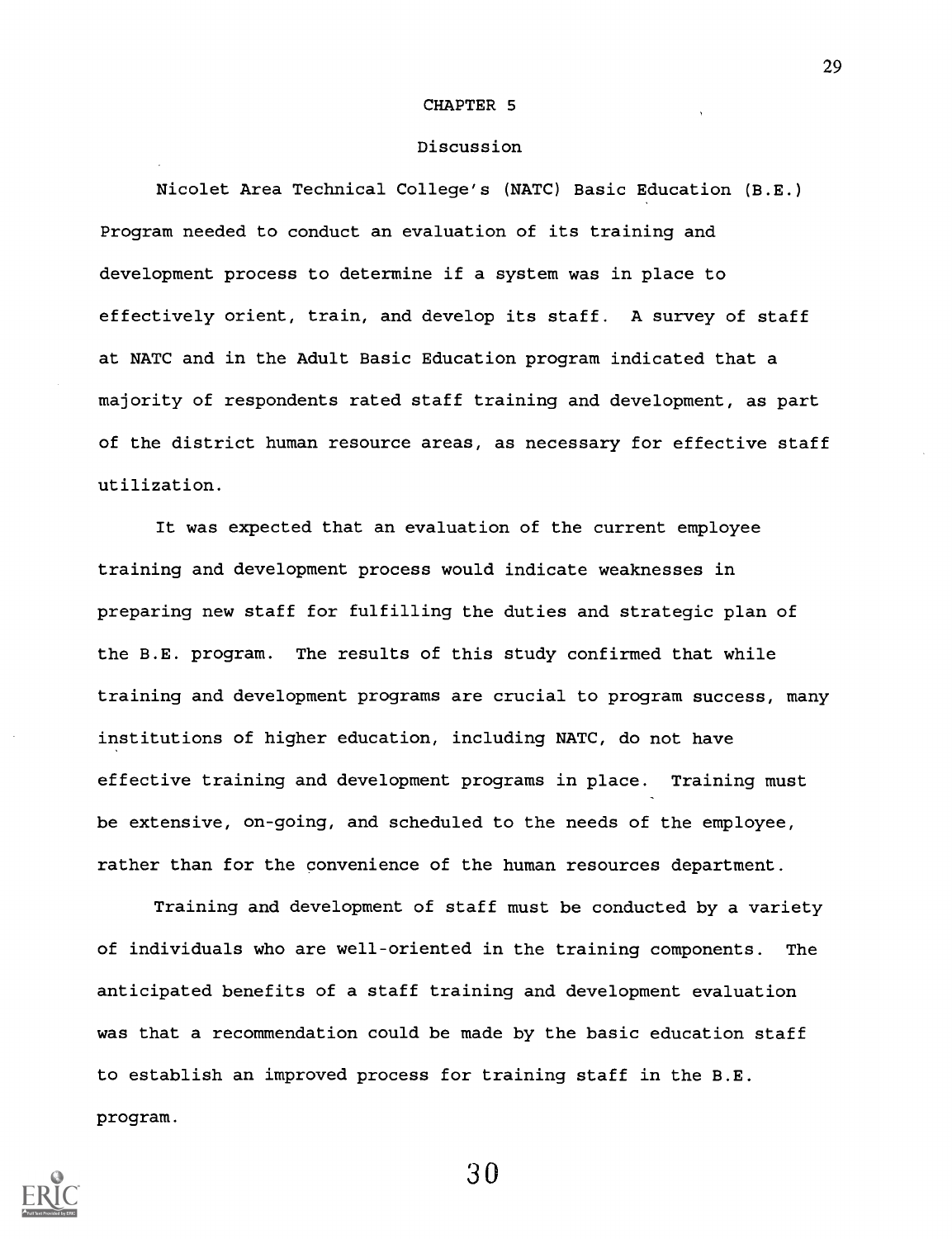The strategic plan of NATC, including the mission, vision, and values, provides the structure of shared governance in the B.E. program and in the total operation of the college. To effectively respond to the strategic plan and its goals, all B.E. staff must be knowledgeable of the philosophy of the college. Effective training and development should provide the new B.E. employee with an overview of the program's charge. Strong training and development may increase staff effectiveness as an integral part of the educational process and provide for effective human resource development in all B.E. staff.

#### Conclusions

The evaluation instrument, including the criteria necessary for an effective training and development process, provided the necessary components to conduct an evaluation on the T&D process at NATC's B.E. program. The research question, "Compared to established criteria for excellent staff training and development programs, what strengths and weaknesses exist in the current training and development process for Basic Education staff at NATC?", was answered through the staff training and development evaluation instrument exercise.

The weaknesses that were identified were in the short-term, immediate orientation components that were established in the criteria. Extensive training in the college's mission, vision, and strategic plans was not evident in the evaluation. Strengths in the B.E. T&D process were found in the areas of work-oriented information and training. New staff were sufficiently trained in instructional and client reporting compliance areas.



31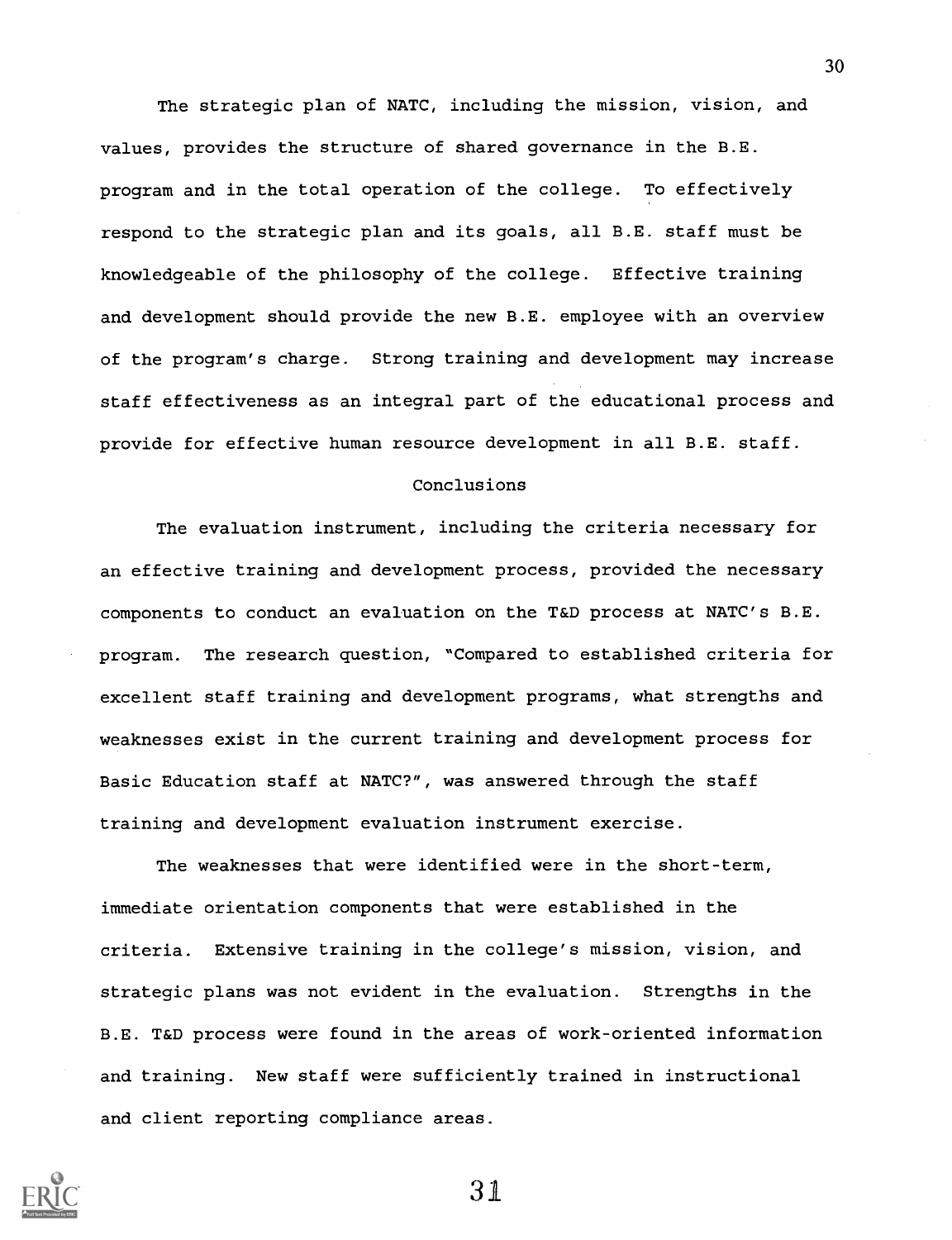The result of the training and development evaluation exercise led to the conclusion that NATC, including the B.E. department, does not have a clear training and development process for employees. The current process is a brief orientation that is recommended, yet no staff member has been designated to conduct the orientation. Strategic plans that refer to staff training and development do not have designated leaders to create and follow through on action plans.

Effective development of new staff members is necessary to provide an increased awareness of the mission, vision, and basic education plan for serving adults in the basic education department in the Nicolet district. New employee development includes the formal and informal systems that result in new employee success, based on established performance standards, new employee retention, and positive integration into the college culture. New employee development taps into the strength of the college staff who participate in the process of and share responsibility for the new employee's success.

The mission of the program is to serve adults in basic education and prepare them for further education and employment. Effective orientation to this mission could strengthen staff human resources, program success, and the eventual increase in college enrollment through the referral process. An evaluation of the current training and development process may result in a recommendation to improve the process, which would benefit the institution by preparing staff for



32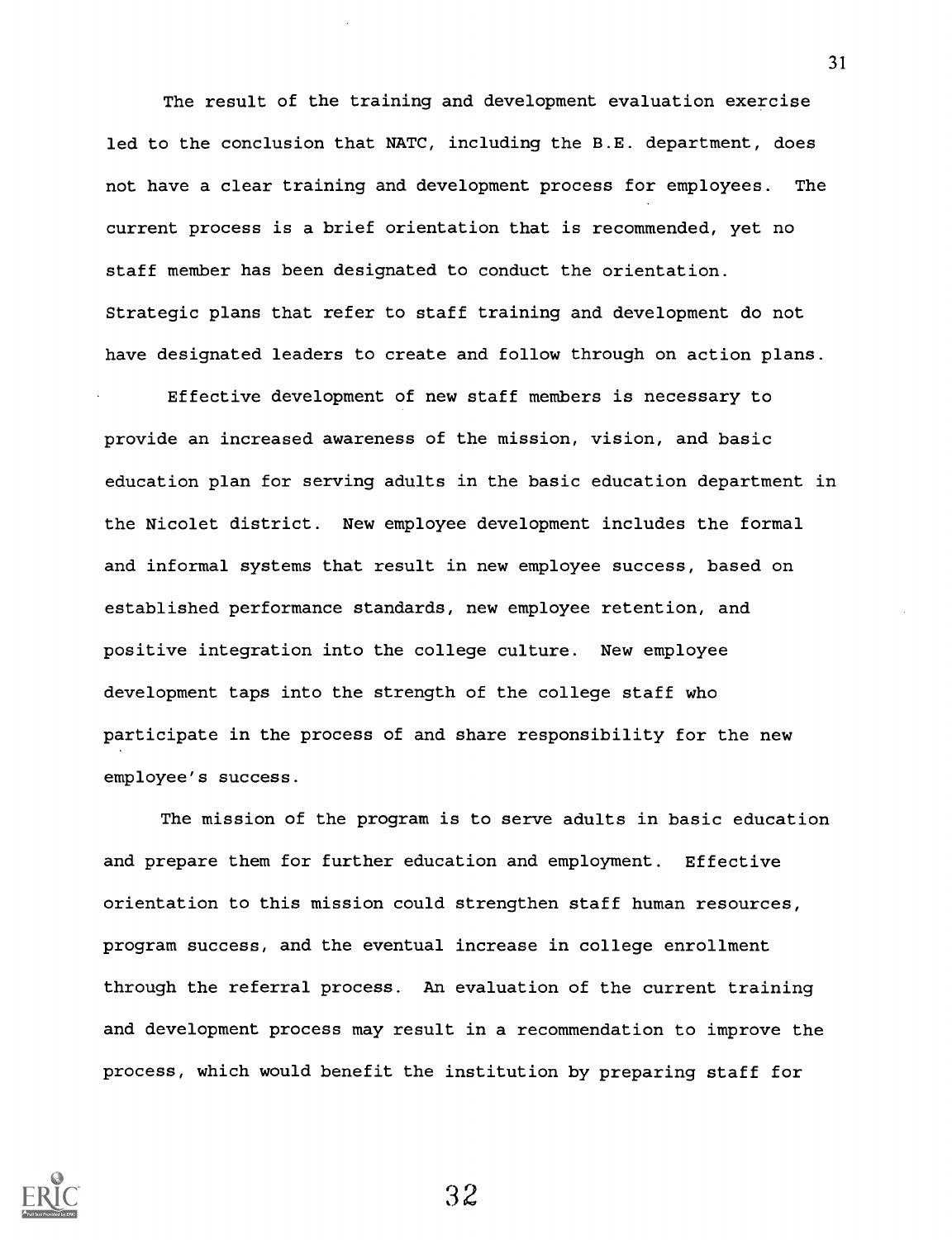increased capability to serve the institution according to the strategic plan.

Through a comprehensive staff training and development evaluation, weakness in staff preparation can be identified. Corrections can be made to the training and development process which will prepare instructors for accurate client reporting, increasing FTE's, save the institution time and money, and enhance the possibility of continued grant and local funding sources critical for program operation. The educational process can be improved through an evaluation of how instructors approach the process and what needs to be improved to enhance the value of educational offerings.

#### Implications

Through the use of an established staff training and development instrument, information was gathered to determine the value of current practices in training new staff in the B.E. program. Analysis of the comparison between established criteria for effective training and development components and current practices of training staff provided data to understand apparent gaps in expected staff performance and what staff actually were trained to incorporate in their work. Extensive training and development is necessary for staff orientation and effectiveness in the organization. Instructors who have had initial training and development may be more likely to remain on staff than those who do not. The reason for this is that staff who receive effective training may develop a closer identification with the organization than those who do not feel connected through a



33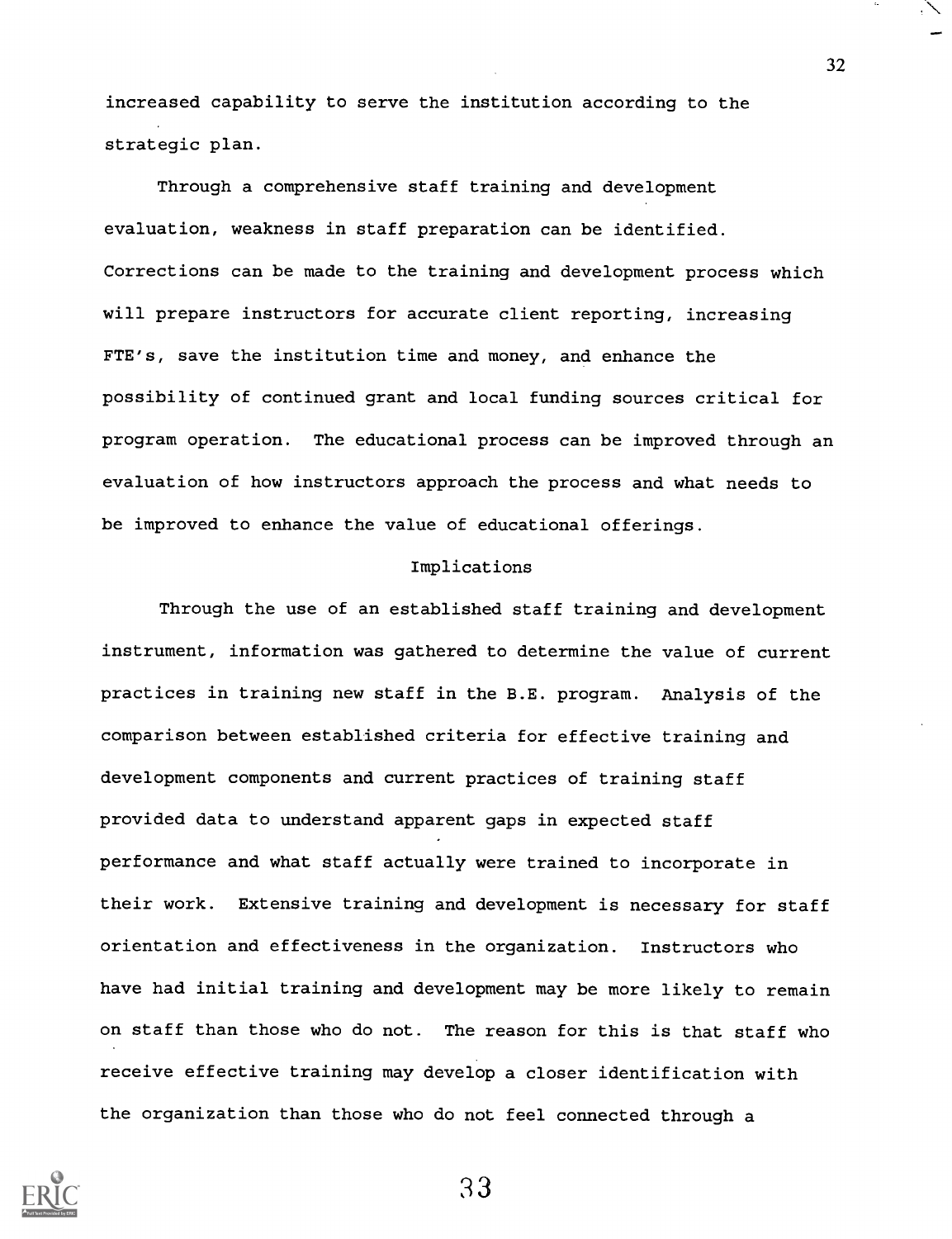welcome and informational process. Employees who have effective training and development may be more likely to identify with the organization. Longevity of staff may provide greater program stability and productivity.

With less new staff being hired, more time and effort needs to be spent on training and development than on non-FTE-generating activities. Human resource development is dependent upon established training and development program effectiveness. Orientation to the program's instructional components will allow instructors to immediately begin work without hesitation or confusion. Accurate client reporting will result in positive recognition from the WTCSB with regard to annual reports. Knowledgeable instructors may be more successful in recruitment and retention of clients than are insecure and uninformed instructors. Student retention results in increased FTE's and graduates from the college's programs.

#### Recommendations

It was recommended that the evaluation tool be utilized through the department of human resources to assess all aspects of new employee training and development. The process could be further used to evaluate information, delivery of program services, departmental presentations to the college, and future program planning.

Dissemination could be through the Teaching, Curriculum, and Instructional Resources standing committee of the college governance process. It was recommended that further research be conducted on training and development evaluation instruments, which could be used



34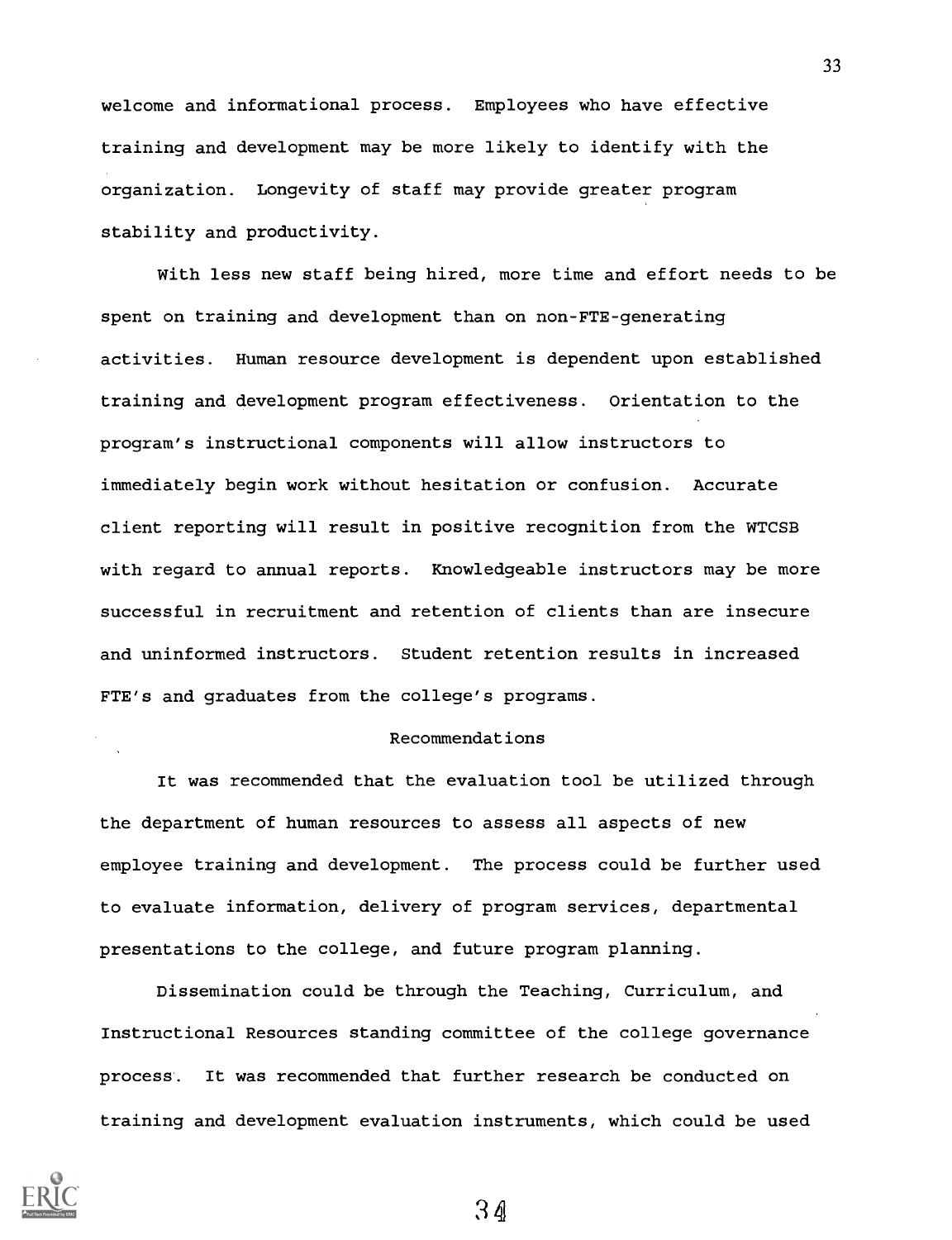to develop other interventions or program areas, as needed. It was recommended that the training and development evaluation process be used to develop specific evaluation standards that determine program success. This process could be conducted through the governance committee on self-study and program improvement.

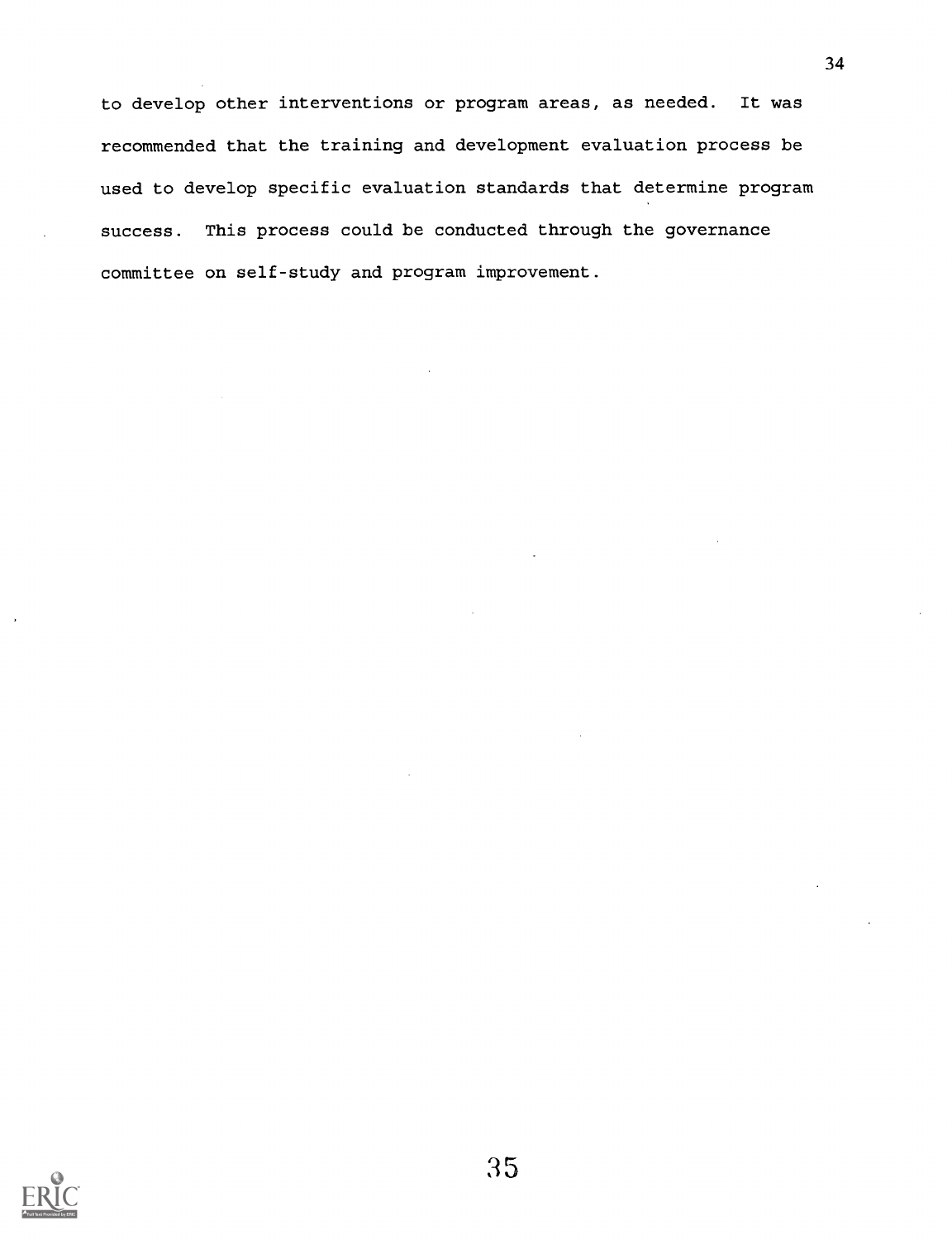#### REFERENCES

Chaudron, D.(January, 1996). Training effectiveness: Don't overload the horse. HR Focus, 73, 8-11.

CCAC Workforce Training (1998). Your Success is our Business. [WWW document]. Available: URL http://www.ccac.edu/wf train.html [1998, October 5].

Clark, K. E., & Clark, M. B., 2nd ed. (1996). Choosing to lead. Charlotte, NC: Center for Creative Leadership.

Ginsburg, Sigmund G. (1993). Paving the way for the 21st century: The human factor in higher education financial management. Washington, DC: National Association of College and University Business Officers, 78-81.

Harvard University (1996). Conference on the Internet & Society. [WWW document]. Available: URL http://www.harvnet.harvard.edu/Hyp...get/discussion/edap\_market2/ 3.html [1999, January 19].

King, J. (1998). Facilitating inquiry-based staff development. Focus on Basics, 2(c), 19-21.

Nicolet Area Technical College (1997). 1996-97 Annual budget report. Rhinelander, WI: Author.

Nicolet Area Technical College (1994). Survey on human resources effectiveness. Rhinelander, WI: Author.

Triad Development (1998). Creating a Positive Team Environment. [WWW document]. Available: URL http://www.triaddevelopment.co /group.html [1998, November 11].

University of San francisco (1997). New employee orientation program. San Francisco, CA: Author.

Workforce Investment Act of 1998 (1998). Overview of Workforce Development Act (WIA) 1998. [WWW document]. Available: URL http://www.heldrich.rutgers.edu/ docs/1998act.html [1998, September 23].

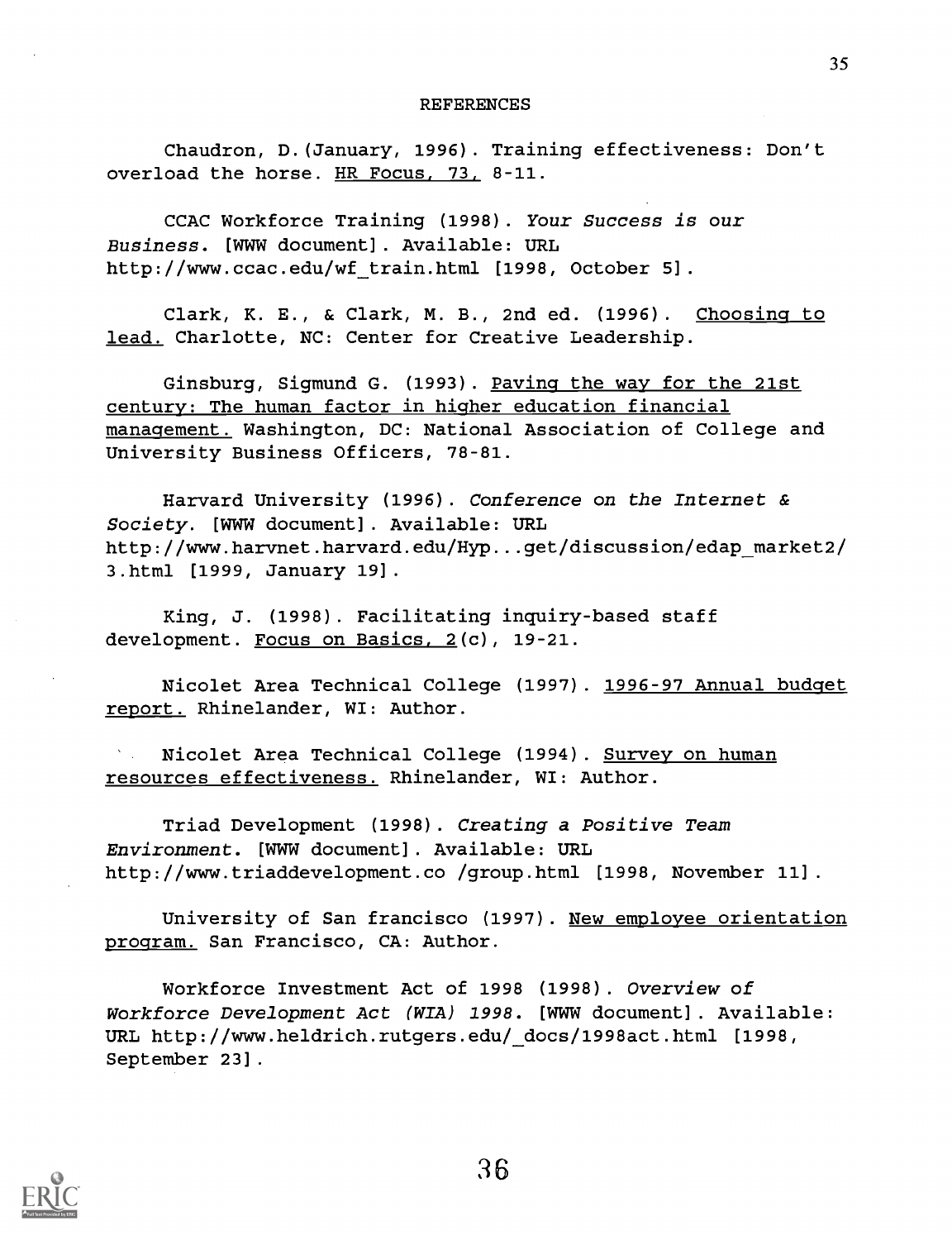Zink, D. (1992). How to orient new employees. Human resource practices for small colleges. (pp. 139-143). Washington, DC: National Association of College and University Business Officers.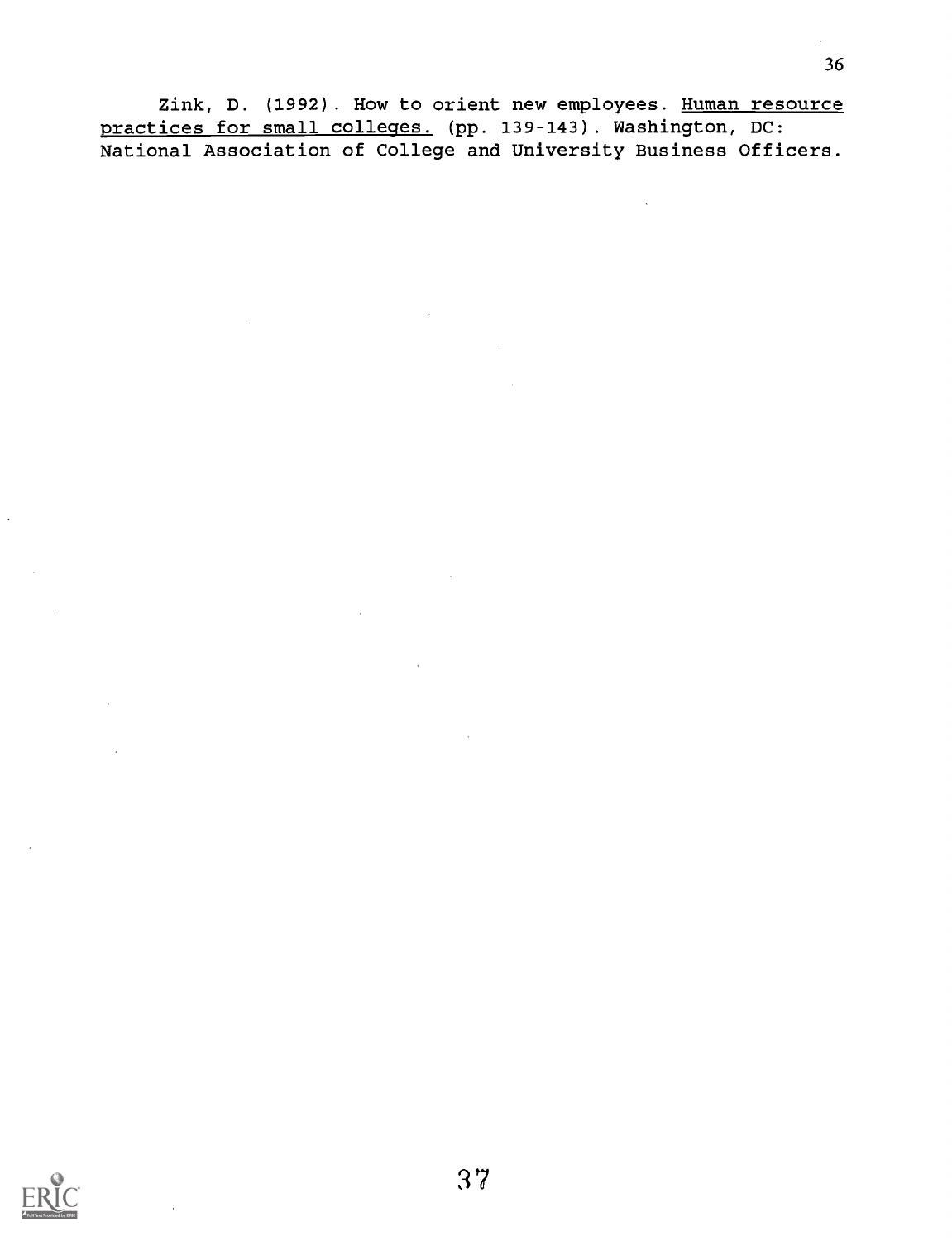APPENDIXES



 $\ddot{\cdot}$ 

 $\sim 10$ 

 $\bar{x}$ ÷.

 $\bar{a}$ 

 $\ddot{\phantom{a}}$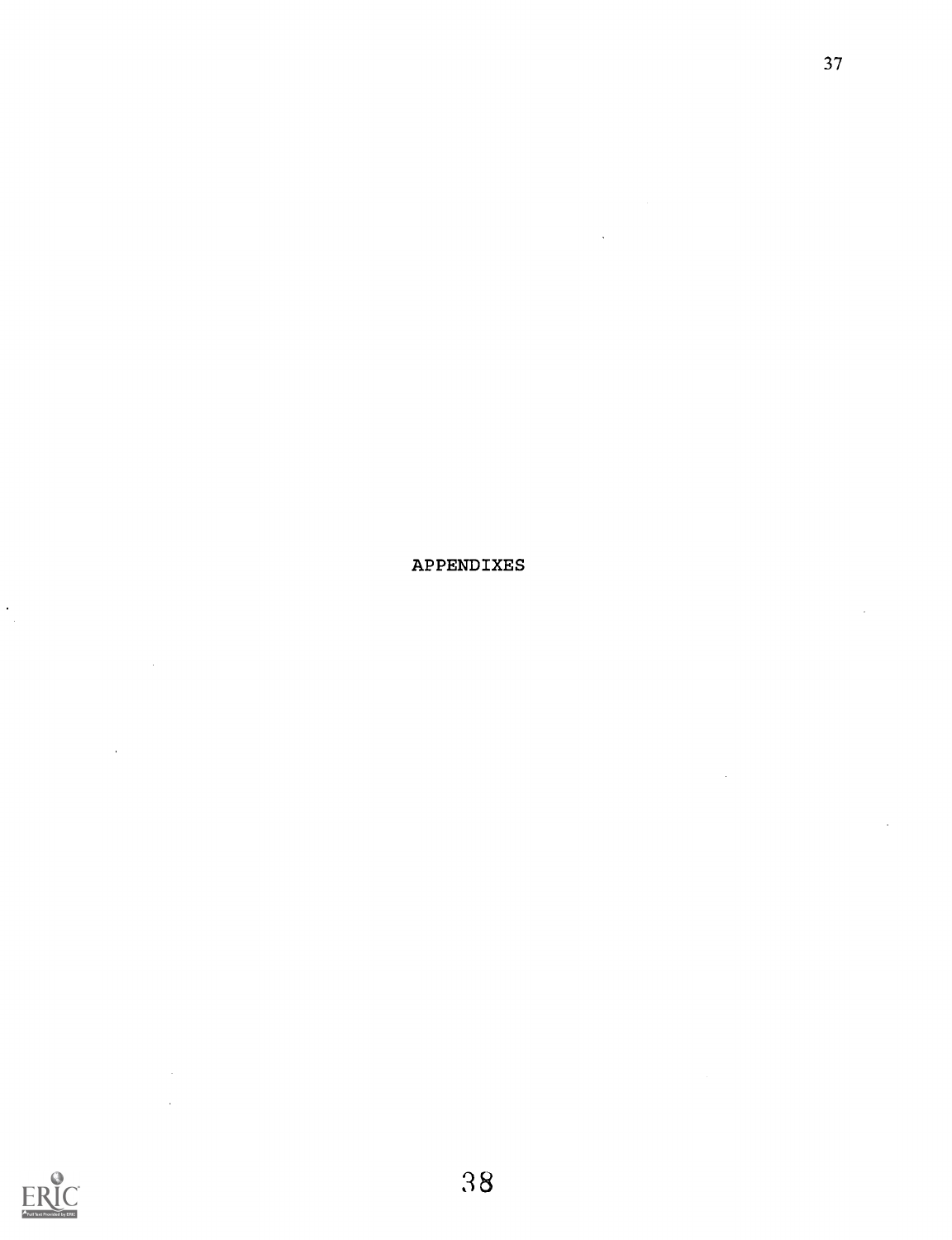#### Appendix A

#### Training and Development Evaluation Committee

All members of the committee are full-time employees with five or more years experience working in the area of concern.

- Three Basic Education instructors were selected for the committee. Each instructor has had teaching experience at the main campus and at outreach centers. This is important in providing input for the similarities and differences between the two instructional areas.
- A member of the Teaching, Curriculum, and Instructional Resources committee was selected because of the need for all program procedures to be approved by that committee. This member has considerable knowledge of the basic education program.
- The basic education counselor was selected, based on the counselor's connection with all instructional staff training activities for serving students and in following program requirements.
- The director of basic education was chosen as a member of this committee, based on expertise in the area of program orientation, leadership, and staff performance requirements at NATC.



39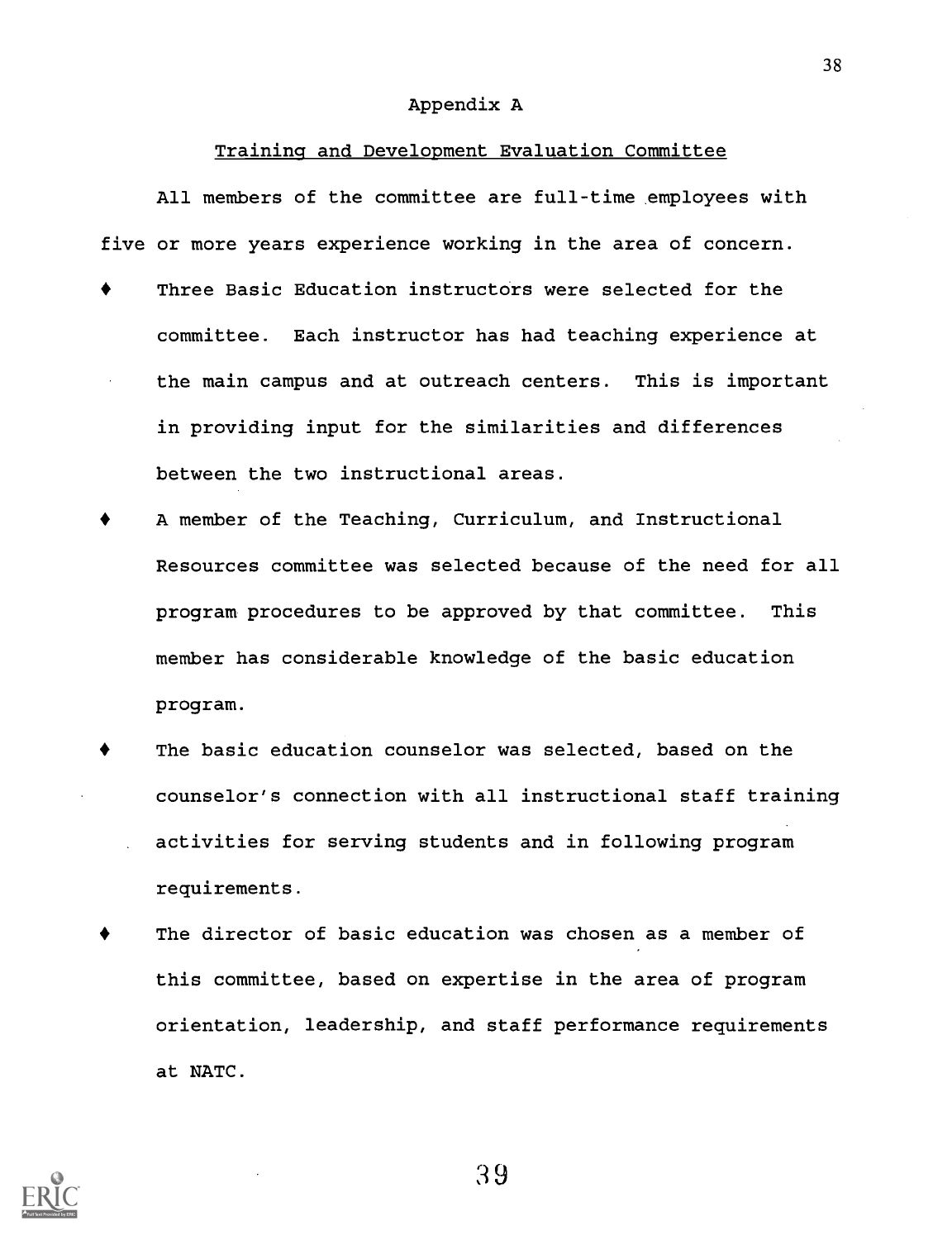## Appendix B

Basic Education Training and Development Process at NATC

| TRAINING COMPONENTS                                                                                                                                                                                                                                                                                                                                                                           | BY WHOM                                                        | COMPLETED   |
|-----------------------------------------------------------------------------------------------------------------------------------------------------------------------------------------------------------------------------------------------------------------------------------------------------------------------------------------------------------------------------------------------|----------------------------------------------------------------|-------------|
| STAFF MEMBER NAME:                                                                                                                                                                                                                                                                                                                                                                            | $D =$ director<br>$C = cluster coordinates$<br>$A = a11$ staff | <b>DATE</b> |
| Provide work hours/schedule/location of<br>office/desk                                                                                                                                                                                                                                                                                                                                        | B.E. Director/cluster<br>coordinator                           |             |
| Bookstore ordering procedures                                                                                                                                                                                                                                                                                                                                                                 | cluster leader                                                 |             |
| Provide curriculum/course outlines                                                                                                                                                                                                                                                                                                                                                            | cluster coordinator                                            |             |
| Assign computer, install, E-mail<br>address/password/printer access                                                                                                                                                                                                                                                                                                                           | Computer Information<br>Technology (CIT) group                 |             |
| Review funding source compliance<br>(grants, local dollars, time cards)                                                                                                                                                                                                                                                                                                                       | Director                                                       |             |
| Provide keys                                                                                                                                                                                                                                                                                                                                                                                  | Cluster Coordinator                                            |             |
| Tour of campus, orientation to<br>important offices, introduction to<br>staff                                                                                                                                                                                                                                                                                                                 | Director, HRD,<br>Coordinator                                  |             |
| New employee is brought to office area<br>and introduced to coworkers and<br>personnel                                                                                                                                                                                                                                                                                                        | Cluster Coordinator                                            |             |
| New employee name tag ordered                                                                                                                                                                                                                                                                                                                                                                 | Director/<br>Administrative<br>Assistant                       |             |
| Orientation to B.E.<br>Department policies and procedures<br>decision-making process<br>new employee's first responsibilities<br>new employee's basic assignment and<br>location reviewed and explained<br>tour of new location/worksite<br>performance appraisal process<br>professional development process<br>student records access system<br>Salary<br>Time card submission requirements | Director/Coordinator                                           |             |
| Client Reporting Issues:<br>Grant guidelines compliance<br>Student enrollment data (forms)<br>Student termination data<br>student grading system/credit hours                                                                                                                                                                                                                                 | Cluster Coordinator<br>B.E. Director                           |             |

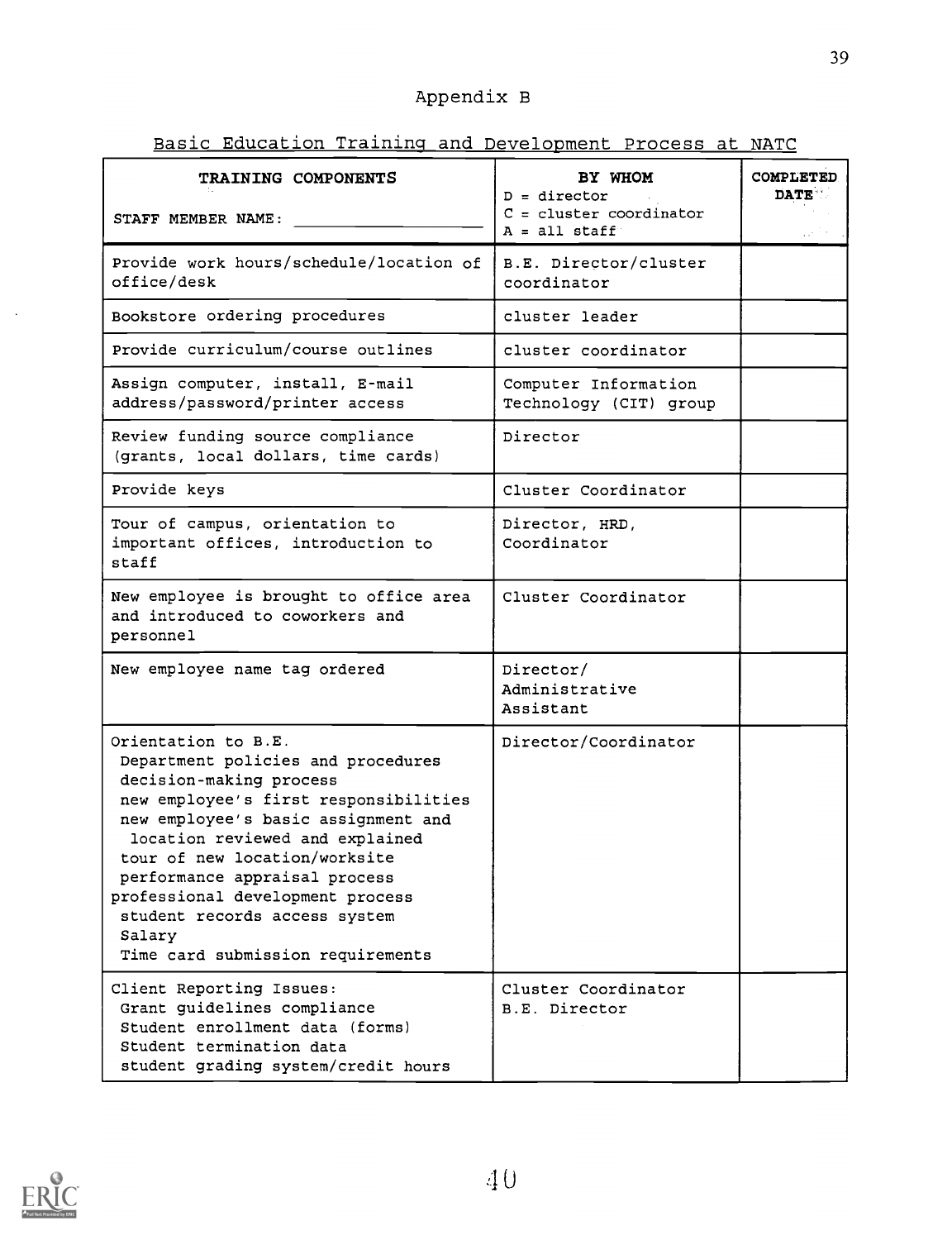### Appendix C

#### Training and Development Evaluation Instrument

Matrix comparison of New Employee Development Process Criteria and Current Practice in the Basic Education Program:  $\checkmark$  indicates compliance with criteria First two weeks on the job

| Criteria for T & D                                                                                                                                                                                                                                                                                                                                      | $\frac{1}{2}$<br>BY WHOM.                      | $\checkmark$ = BASIC ED |
|---------------------------------------------------------------------------------------------------------------------------------------------------------------------------------------------------------------------------------------------------------------------------------------------------------------------------------------------------------|------------------------------------------------|-------------------------|
| Discuss with new employee, Nicolet<br>College culture, governance structure,<br>organization.                                                                                                                                                                                                                                                           | Director of B.E./ Cluster<br>Coordinator       |                         |
| Provide work hours/schedule/location of<br>office/desk                                                                                                                                                                                                                                                                                                  | B.E. Director/cluster<br>coordinator           | J                       |
| Assess software/PC expertise                                                                                                                                                                                                                                                                                                                            | Office Technology User<br>Group (OTUG) survey  |                         |
| Provide curriculum/course outlines                                                                                                                                                                                                                                                                                                                      | cluster coordinator                            | ✓                       |
| Bookstore ordering procedures                                                                                                                                                                                                                                                                                                                           | cluster leader                                 | ✓                       |
| Assign computer, install, E-mail<br>address/password/printer access                                                                                                                                                                                                                                                                                     | Computer Information<br>Technology (CIT) group |                         |
| Explain budget process                                                                                                                                                                                                                                                                                                                                  | Director                                       |                         |
| Review funding source compliance<br>(grants, local dollars, time cards)                                                                                                                                                                                                                                                                                 | Director                                       | ✓                       |
| Provide keys                                                                                                                                                                                                                                                                                                                                            | Cluster coordinator                            | ✓                       |
| Provide and review a packet (for<br>employee new to the Nicolet district)<br>that describes community: cultural<br>attractions, tours, library, banks,<br>parks, post office, telephone company,<br>city hall, hospital/clinics, religious<br>institutions, groceries, malls,<br>restaurants, DMV, utilities, hair<br>salons, laundry/dry cleaners, etc | Human Resources department                     |                         |
| Assign a mentor for orientation                                                                                                                                                                                                                                                                                                                         | cluster coordinator                            |                         |
| Tour of campus, orientation to important<br>offices, introduction to staff                                                                                                                                                                                                                                                                              | Mentor, HR, supervisor                         |                         |
| New employee is brought to office area<br>and introduced to coworkers and<br>personnel                                                                                                                                                                                                                                                                  | cluster coordinator                            |                         |
| Department overview:<br>department history and organization<br>department strategic plans, annual<br>projects, time lines                                                                                                                                                                                                                               |                                                | ✓                       |

(Appendix continues

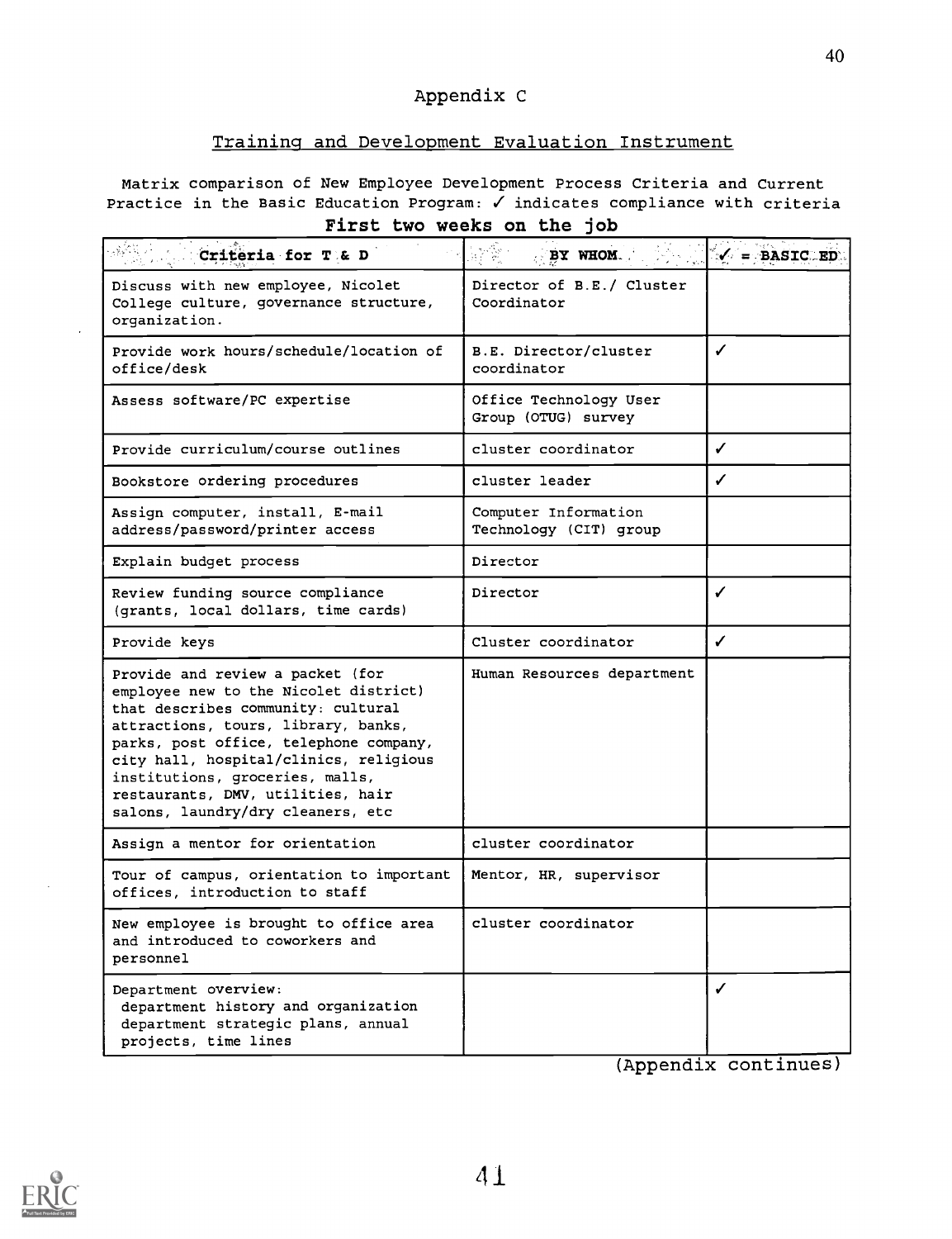| Criteria for T & D                                                                                                                                                                                                                                                                            | BY WHOM                     | $\checkmark$ = BASIC ED. |
|-----------------------------------------------------------------------------------------------------------------------------------------------------------------------------------------------------------------------------------------------------------------------------------------------|-----------------------------|--------------------------|
| departmental policies and procedures<br>department meeting schedule<br>decision-making process<br>new employee's first responsibilities,<br>projects<br>performance appraisal process<br>internal communications<br>filing system<br>after hours support (access, security)                   | All staff                   | ✓<br>✔                   |
| Introduce new employee to help desk and<br>available computer support staff                                                                                                                                                                                                                   | administrative<br>assistant |                          |
| I Meetings with key staff people to:<br>Find out pay schedules<br>find out how to get bills paid<br>find out how to get travel advances<br>find out how to apply for travel activity                                                                                                          | All staff                   |                          |
| $\Box$ Training:<br>→ on desktop PC orientation<br>• on phone usage and phone mail<br>• on facility-related issues<br>$\Leftrightarrow$ work orders<br>→ parking lots/regulations<br>$\Rightarrow$ mail, asset protection<br><> security on campus<br>on budget and other AS/400 applications | appropriate faculty         |                          |
| on library-related issues<br>how to use library resources<br>tour of ITV library<br>how to obtain AV equipment<br>(VCRs/projectors)<br>website orientation<br>$\bullet$ on multimedia aids<br>for WIDS curriculum development<br>tor issues with SNSP students                                |                             |                          |
| I in-depth review of policy and procedures<br>manual                                                                                                                                                                                                                                          | cluster assistant           |                          |
| a in-depth review of faculty handbook                                                                                                                                                                                                                                                         | cluster assistant           |                          |
| O contact administrative services assistant                                                                                                                                                                                                                                                   | cluster assistant           |                          |

(Appendix continues)

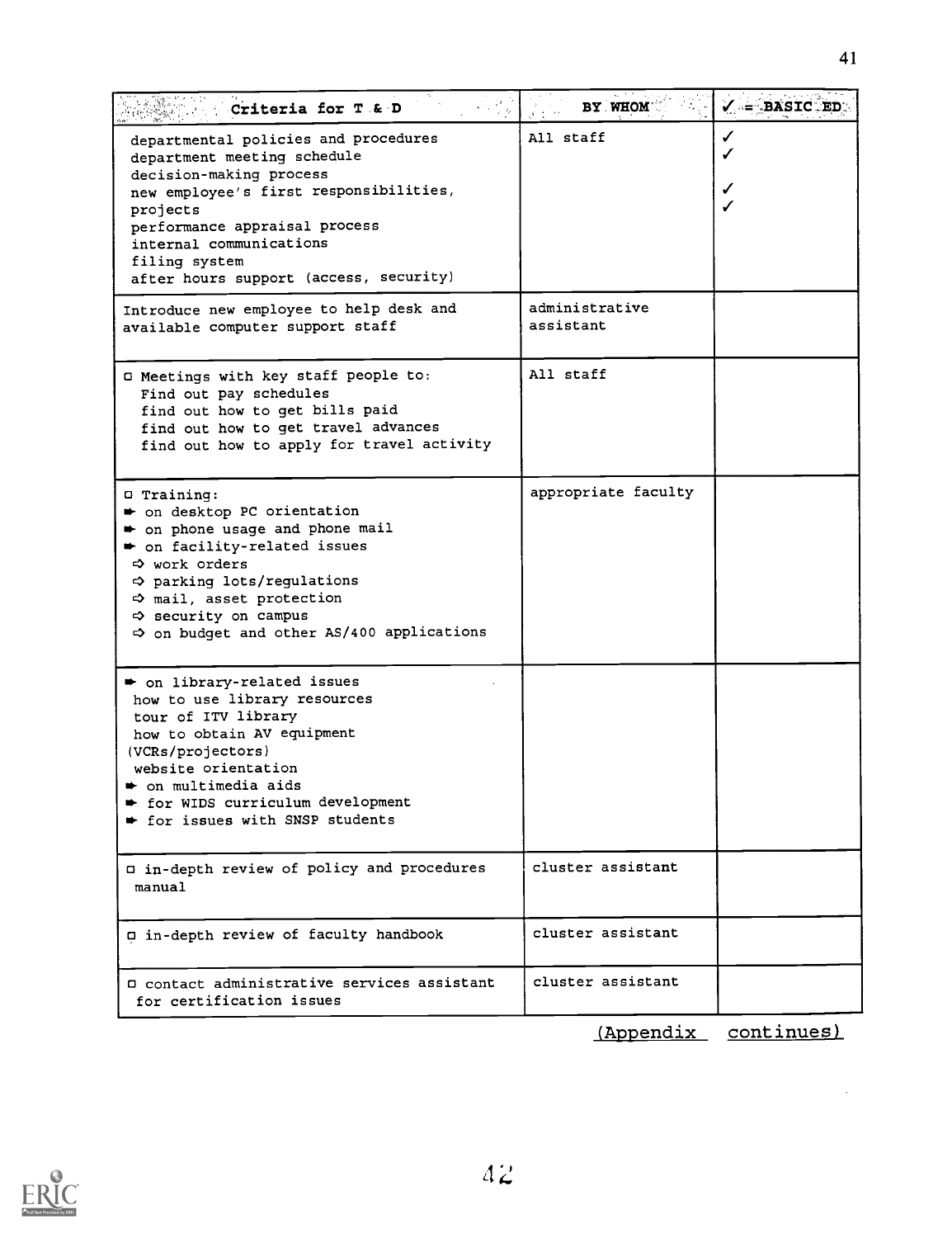| $\mathbb{C}$ and $\mathbb{C}$ . The contribution of $\mathbf{p}$ , $\mathbf{p}$ , $\mathbf{p}$ , $\mathbf{p}$ , $\mathbf{p}$ , $\mathbf{p}$                                                                                                                                                                                                       | <b>EXECUTE AND SET OF STREET AND STREET AND STREET AND STREET AND STREET AND STREET AND STREET AND STR</b>                                                             | $\sqrt{}$ = BASIC ED. |
|---------------------------------------------------------------------------------------------------------------------------------------------------------------------------------------------------------------------------------------------------------------------------------------------------------------------------------------------------|------------------------------------------------------------------------------------------------------------------------------------------------------------------------|-----------------------|
| □ other training or professional<br>development (to be determined)<br>$\blacktriangleright$ Teamwork<br>$\bullet$ Seven Habits training<br>$\bullet$ cultural diversity<br>$\bullet$ certification courses available on<br>campus<br>$\rightarrow$ software/multimedia<br>$\bullet$ Critical thinking<br>$\rightarrow$ health and safety training | cluster members and<br>specific department<br>individuals<br>responsible for<br>areas noted, e.g.,<br>Facilities.<br>Department for Work<br>Orders, CIT, OTUG.<br>Etc. |                       |
| $\Box$ Meet with mentor:<br>Solicit questions/concerns in confidence.<br>Inquire about status of orientation and<br>adjustment of new employee.                                                                                                                                                                                                   | Mentor                                                                                                                                                                 |                       |

## Within First Month of Employment

| $C$ riteria for T $\varepsilon$ D                                                                                                                                                                                                                                                     |  |
|---------------------------------------------------------------------------------------------------------------------------------------------------------------------------------------------------------------------------------------------------------------------------------------|--|
| □ Attend cluster meeting for each<br>instructional area (based on scheduling)<br>□ Attend one or more governance meeting                                                                                                                                                              |  |
| Introductions and comments by Vice Presidents<br>and Governance leaders<br>□ brief overview of each area of<br>responsibility<br>□ What is governance and how does it work?<br>$\Box$ Who serves on governance?<br>□ What does governance do?<br>D Opportunities for getting involved |  |

## Ongoing

| <b>Some Criteria for T'&amp; D'</b>                                                                                                                                                                                                      | e eta 1994<br><b>BY WHOM</b>                                           |  |
|------------------------------------------------------------------------------------------------------------------------------------------------------------------------------------------------------------------------------------------|------------------------------------------------------------------------|--|
| Mentor meetings<br>□ Nicolet culture from a personal perspective<br>□ How organization evolved and significant<br>historic events that make Nicolet what it<br>is<br><b>O</b> Campus events<br>□ Staff roles and governance expectations |                                                                        |  |
| Wellness<br><b>Q Fitness Center</b><br><b>Q</b> Health Fair<br>□ Employee Assistance Program<br>D Other programs as offered                                                                                                              | Human Resources                                                        |  |
| D Professional Development Opportunities<br>Scheduled meetings with supervisor to<br>0.<br>review training and development process;<br>answer questions and consider suggestions<br>for improvement                                      | As determined by<br>supervisor, B.E.<br>cluster leader, or<br>employee |  |

 $\ddot{\phantom{a}}$